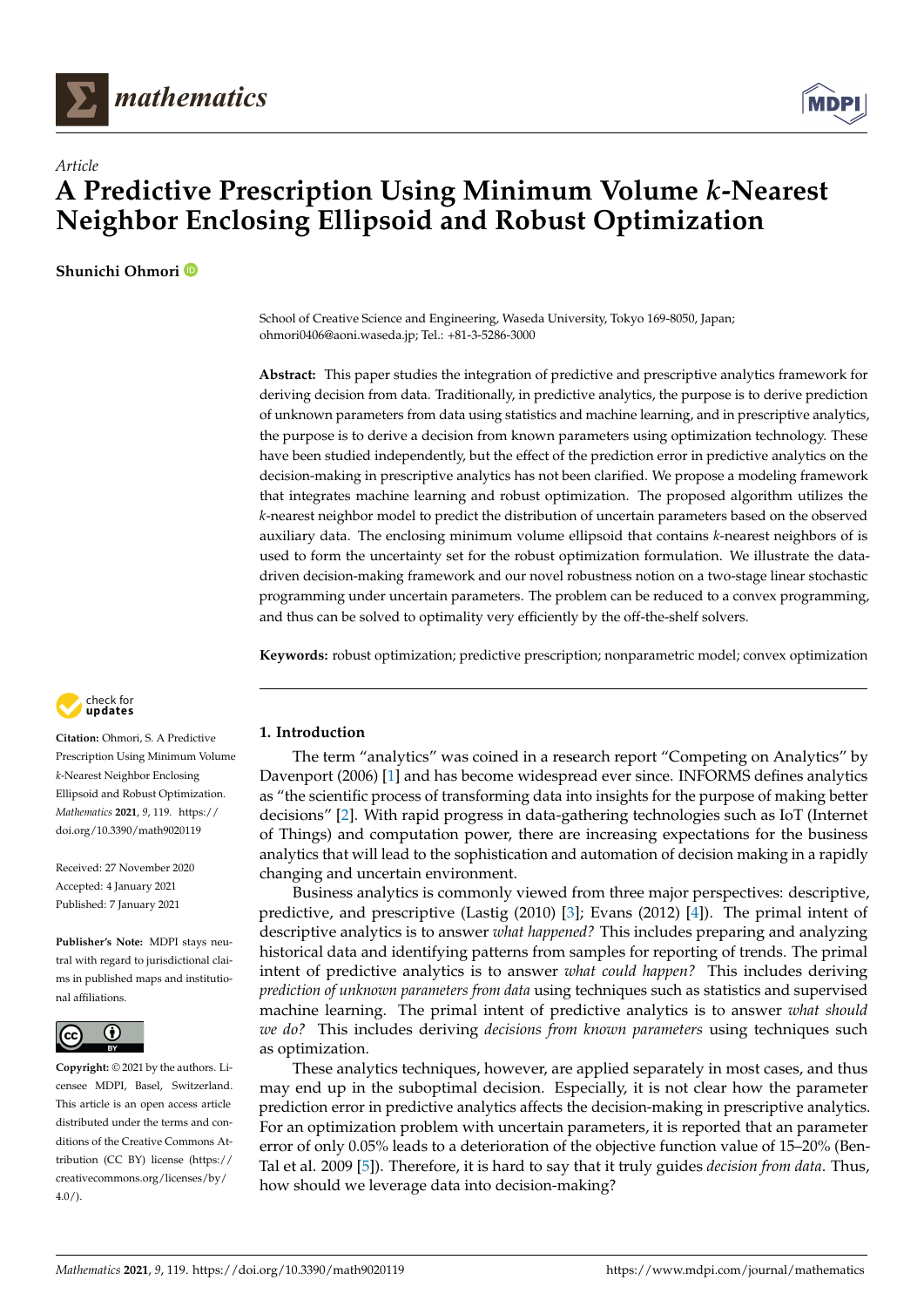Given these research gaps, in this research, we will clarify the methodology for deriving decisions from data by integrating the technologies of the predictive analytics and the prescriptive analytics. In order to achieve this research purpose, this research proposes an integrated framework of prediction algorithms and optimization algorithms as described below.

For the prediction algorithm, from the viewpoint of decision-making automation, it is desirable that the analyst can estimate from the data alone without assuming a prediction model formula. In this study, we applied the *k*-nearest neighbor method, which is one of the nonparametric regressions that can be estimated from the data without an explicit model assumption. The *k*-nearest neighbor method is one of the simplest algorithms, and is a method of averaging the closest *k* training data (*k*-nearest neighbors) in the feature space to perform prediction and discrimination. When the *k*-nearest neighbor is used for prediction, the average value of the data in the *k*-nearest neighbor is usually used. However, in the integrated framework proposed in this study, it is desirable to use all the samples in the *k*-nearest neighbor instead of a single prediction value in order to consider the robustness against the prediction error. Therefore, we propose a method to use a *predicted value set* without taking average of the samples in the *k*-nearest neighbors, as the input value of the optimization model.

For the optimization algorithm, robust optimization is applied in order to consider the prediction error of the data and to make it possible to calculate even large-scale data in a realistic time. The application of robust optimization requires the definition of an *uncertainty set* that indicates the possible range of data. This study proposes a method for finding the minimum volume ellipsoidal set including the predicted value set obtained by the *k*-nearest neighbors. As this problem is a convex planning problem, it is not affected by the so-called *curse of dimensionality* and can be solved very efficiently.

We call the proposed algorithm "a predictive prescription using minimum volume *k*-nearest-neighbor enclosing ellipsoid and robust optimization". The novelty of this proposal is that it integrates predictive analytics and prescription analytics, considers prediction errors that could not be considered in the existing studies, and derives *decision from data*. Another novelty is to develop an algorithm that has few assumptions by analysts, is versatile, and has scalability that can withstand large-scale data. With this proposed technique, it is possible to achieve sophistication and automation of decision making using large-scale data, which is of great practical importance.

The remainder of the paper is as follows. In Section [2,](#page-1-0) we review the related research. In Section [3,](#page-4-0) we outline the modeling framework of the predictive prescription. In Section [4,](#page-7-0) we describe our proposed algorithm for predictive prescription using enclosing minimum volume ellipsoid for *k*-nearest neighbors. In Section [5,](#page-9-0) we illustrate the effectiveness of the proposed method over other predictive prescription approaches, with several numerical examples. In Section [6,](#page-13-0) we discuss potential extensions and variations.

#### <span id="page-1-0"></span>**2. Literature Review**

In this section, we review related research. In Section [2.1,](#page-1-1) we review the stochastic programming and robust optimization, both of which are the framework for the decisionmaking under uncertainty. In Section [2.2,](#page-2-0) we review the research on the integration of machine learning and optimization. In Section [2.3,](#page-3-0) we state the contribution over the cited-research.

# <span id="page-1-1"></span>*2.1. Stochastic Programming and Robust Optimization*

In the field of prescriptive analytics, stochastic programming is widely studied as decision-making under uncertainty in parameters. In the stochastic programming, given the probability distribution of the unknown parameter, we seek the decision that minimizes the expected cost. In the real world, the probability distribution is unknown and must be inferred from the data. However, there are several difficulties as described below. First, when optimizing an unknown true objective function estimated from the observed data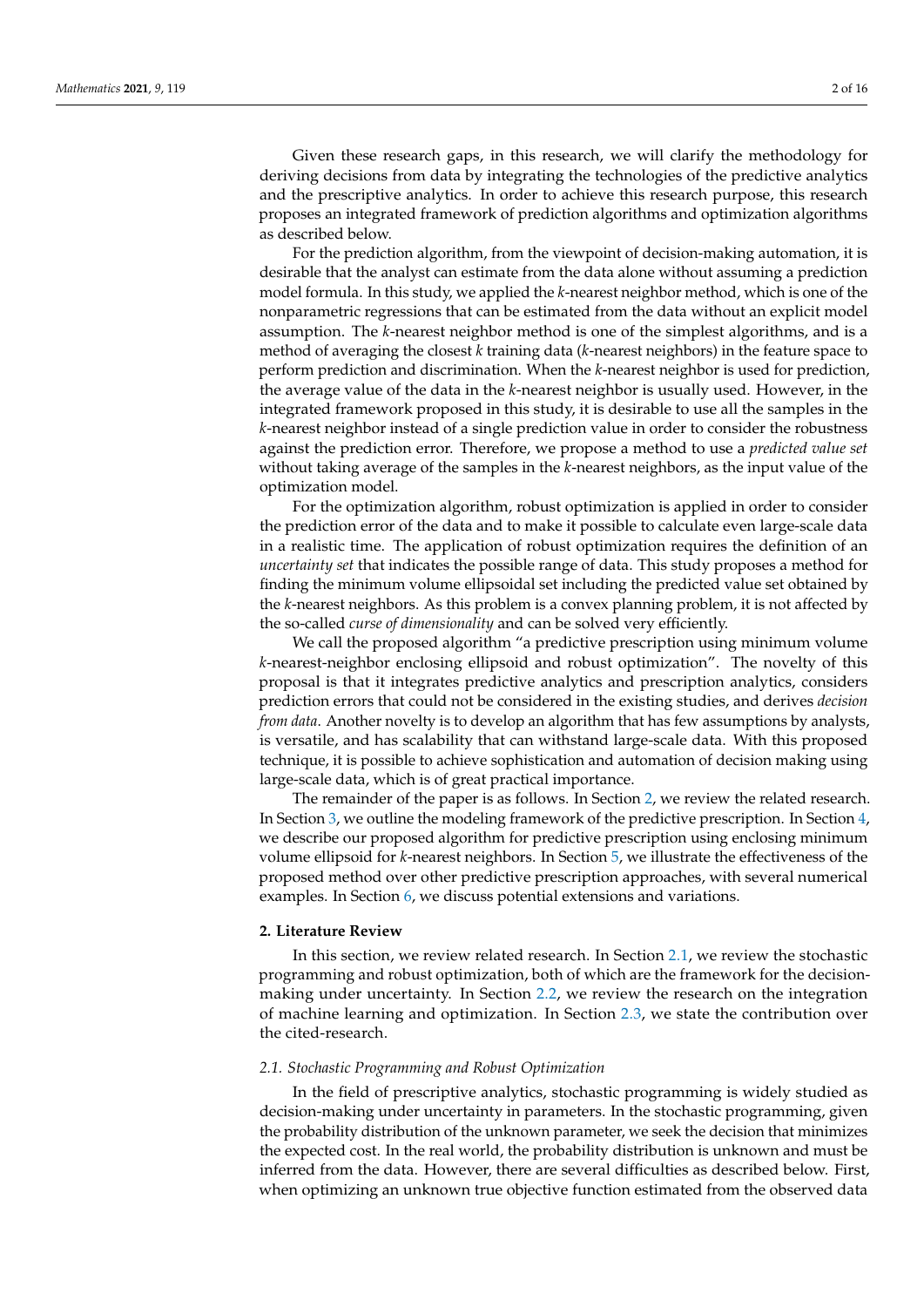that are subject to random error, even if the value estimates are unbiased, the uncertainty in these estimates coupled with the optimization-based selection process leads the value estimates for the recommended action to be biased high, which leads to that the resultant out-of-performance is often disappointing. This is called the *optimizer's curse* in the field of decision-making (Smith and Winkler 2006 [\[6\]](#page-14-5)). Second, even if the probability distribution  $p(u)$  and the decision *x* are given, the calculation of the expected value  $E(x, u)$  requires multiple integrals, which is # P-hard. Third, it is time-consuming to estimate the probability distribution, because it is necessary to make assumptions and validations about the statistical model several times. Given a need of quicker decision-making and shortage of data scientists, an autonomous data-driven decision-making has been of great practical interest. From this point of view, Birtsimas et al. (2019) [\[7\]](#page-14-6) state that the probability distribution is an imaginary one derived from human assumptions and does not exist in reality. Only data exists in reality, and establishing a data-driven decision-making framework that does not explicitly assume a probability distribution is very important in today's data-rich world.

Robust optimization has been extensively studied as an alternative approach for the optimization under uncertainty. The key idea of the robust optimization is to define an uncertainty set as the possible range of the uncertainty parameter and minimize the worst-case objective function within the set (Bertsimas 2018 [\[8\]](#page-14-7)). Charnes and Cooper [\[9\]](#page-14-8) first proposed the chance constraints. Soyster (1973) [\[10\]](#page-14-9) proposed the concept of uncertainty sets and solved the worst-case problems. Ben-Tal and Nemirovski [\[11–](#page-14-10)[13\]](#page-14-11), El-Ghaoui et al. (1997) [\[14\]](#page-14-12), and El-Ghaoui et al. (1998) [\[15\]](#page-14-13) derived a robust counterpart for a linear programming problem with ellipsoidal uncertainty and constructed a theory of robust optimization. Bertsimas and Sim (2004) [\[16\]](#page-14-14) proposed the concept of *price of robustness* and considered ways to control conservatism. There are extensive review papers, see Ben-Tal et al. (2008) [\[17\]](#page-14-15), Ben-Tal and Nemirovski (2009) [\[5\]](#page-14-4), Gorissen et al. (2015) [\[18\]](#page-14-16), Gabrel, Murat and Thiele (2014) [\[19\]](#page-14-17), Sozuer and Thiele (2016) [\[20\]](#page-14-18), and Delage and Iancu (2015) [\[21\]](#page-14-19) and the references therein. However, in these studies, the optimization is performed under a given uncertainty set, therefore no data-driven mechanism is constructed.

In recent years, distributionally robust optimization (DRO) has also been widely studied, in which there is uncertainty in the probability distribution of parameters. Delge and Ye (2010) [\[22\]](#page-14-20) proposed the DRO model with the moment-based ambiguity set. Ben-Tal et al. (2011) [\[23\]](#page-14-21) proposed a robust discriminant analysis when there is uncertainty in the data. Dupacova and Kopa (2012) [\[24\]](#page-14-22) studied the robustness of stochastic programming using the contamination method. Xu et al. (2012) [\[25\]](#page-14-23) studied the probabilistic interpretation of robust optimization. They showed the connection between robust optimization and DRO, and showed that the solution of robust optimization is transformed to the solution of DRO. Zymler et al. (2013) [\[26\]](#page-14-24) proposed an approximation of DRO using semi-definite programming. Wiesemann et al. (2014) [\[27\]](#page-14-25) introduced an ambiguous set containing trust regions that can be represented in conic form. Ben-Tal et al. (2013) [\[28\]](#page-14-26) proposed robust linear optimization problems with uncertainty regions defined by *φ*-divergences. Esfahani and Kuhn (2018) [\[29\]](#page-14-27) proposed an ambiguity set derived from the Wasserstein distance. In these studies, the uncertainty region of the probability distribution of the parameter is inferred from the realization value of the parameter. However, the methodology for predicting parameters from data has not been clarified.

#### <span id="page-2-0"></span>*2.2. Integration of Machine Learning and Optimization*

As mentioned above, predictive analytics has been studied in the field of statistics and machine learning (such as Melin and Castillo 2014 [\[30\]](#page-14-28), Pozna and Precup 2014 [\[31\]](#page-14-29), and Jammalamadaka et al. 2019 [\[32\]](#page-15-0)), and prescription analytics has been studied in the field of mathematical optimization (e.g., Bertsimas et al. 2018 [\[8\]](#page-14-7) and Esfahani and Kuhn 2018 [\[29\]](#page-14-27)). In recent years, research on these integration has attracted attention.

Hertog and Postek (2016) [\[33\]](#page-15-1) propose two opportunities to take advantage of the synergies of predictive analytics and predictive analytics. The first is the construction of a methodology for optimization using a predictive model. The second is the construction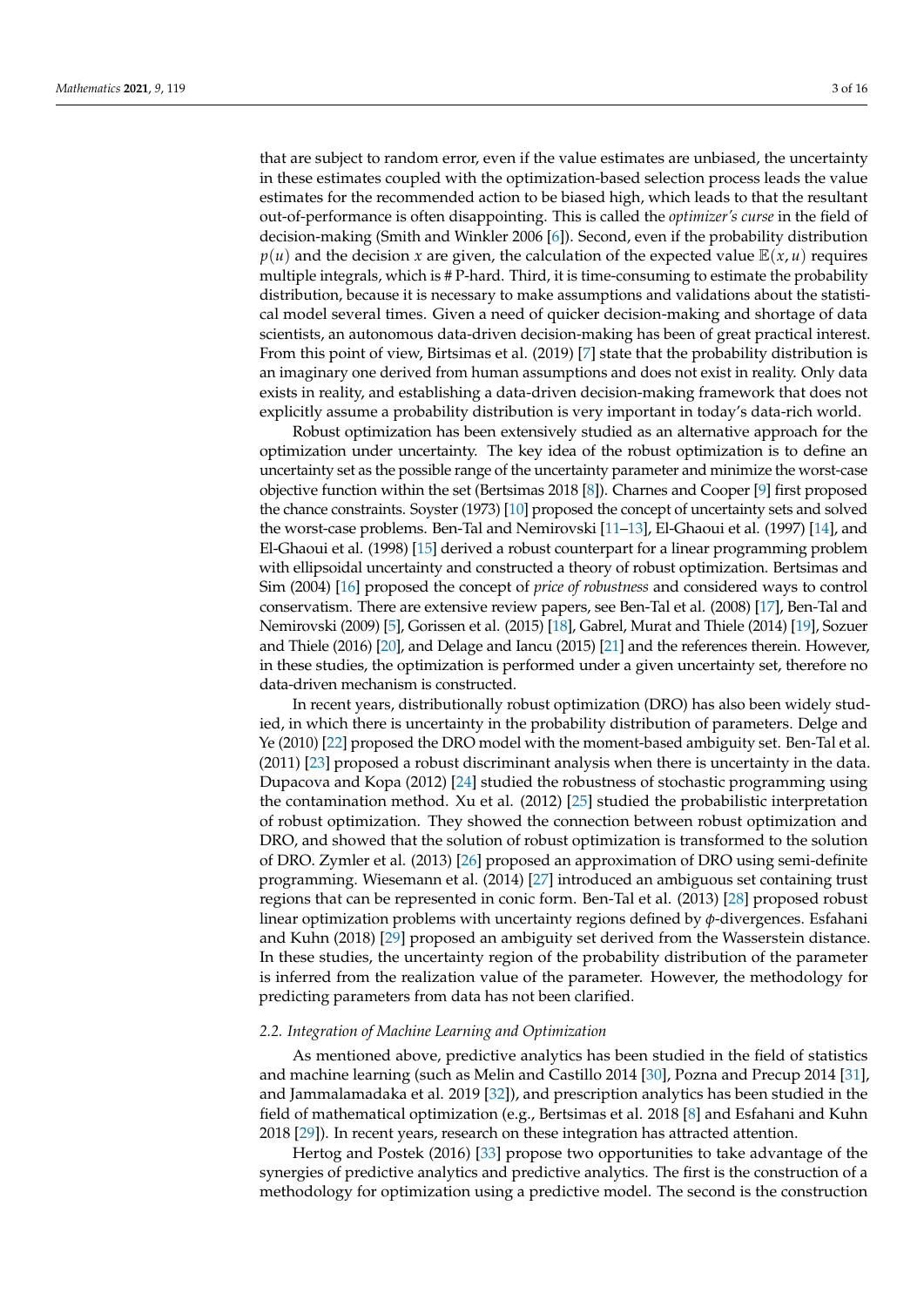of a methodology that automates optimization modeling by using predictive models. Elmachtoub and Grigas [\[34\]](#page-15-2) have proposed a framework called Smart "Predict, then Optimize" (SPO). They proposed a prediction model that minimizes the SPO loss function, which minimizes the decision error, rather than the traditional prediction error. Larsen et al. (2018) [\[35\]](#page-15-3) proposed a methodology for rapidly predicting solutions to discrete probabilistic optimization problems based on supervised learning. The training dataset consists of a number of deterministic problems that are solved independently and offline. Bertsimas et al. (2018) [\[36\]](#page-15-4) and Dunn (2018) [\[37\]](#page-15-5) proposed a tree-based algorithm called the optimal prescription tree (OPT). However, these approaches do not incorporate estimation errors into decision-making.

Recently, the study of the integration of predictive analytics and prescriptive analytics has been emerging. Among such, Bertsimas and Kallus (2019) [\[7\]](#page-14-6) proposed the concept *predictive prescription*. This framework is very powerful, as it has two properties: asymptotic optimality and tractability. Asymptotic optimality ensures that as the number of samples approaches to infinity, the obtained solution approaches to the true optimal solution. Tractability ensures that the optimal solution can be computed in polynomial time and oracle calls, and, in many important cases, it is solvable using off-the-shelf optimization solvers.

For the extension of the model, Bertsimas (2017) [\[38\]](#page-15-6) proposed the framework named "bootstrap robust analytics", which integrates distributionally robust optimization and statistical bootstrap that are designed to produce out-of-samples guarantees by exploiting the use of a confidence region, derived from *φ*-divergence. Despite its fascinating property of bootstrap performance, the size of the inner maximization problem for the bootstrap robust formulation grows with the number of training data samples. Thus, finding a robust prescription may become computationally expensive when the training data set contains a huge amount of samples. They proposed dual formulation to ease the dependence on the amount of training data, which however is not completely eliminated.

#### <span id="page-3-0"></span>*2.3. Contribution*

In this paper, we consider the research question centered around how to integrate predictive and prescriptive analytics. In order to fulfill the gap in the literature, several factors should be taken into account. The integration should be robust against the uncertainty of parameters caused by the prediction error. The integration should be distribution free. The integration should be computationally inexpensive when the training data set contains a huge amount of distinct samples. We propose an effective approach for a class of predictive prescription modeling that is tailored to uncertainty set constructions. The proposed algorithm utilizes enclosing minimum volume ellipsoid, which contains *k*-nearest neighbors of the observed auxiliary data. The proposed algorithm utilizes a nonparametric prediction model and thus does not need to assume probability distribution. The proposed algorithm forms around *k*-nearest neighboring samples and thus has robustness against the prediction error. The proposed algorithm utilizes robust optimization over ellipsoidal uncertainty, for which the efficient algorithm has been extensively studied. For linear programming (LP) under uncertain parameters, the problem can be reduced to a standard second-order cone programming (SOCP), and thus can be solved to optimality very efficiently by the custom solver. Therefore, the algorithm is computationally tractable.

The main contribution of the paper is as follows.

1. Most of the studies on the integration of machine learning and optimization use a separated approach, i.e., they predict uncertain parameters from auxiliary data first, then optimize with predicted uncertain parameters. This approach neglects the effect of prediction error, which is of critical importance in operations research and management science. We propose a framework that integrates machine learning and robust optimization to safeguard against the case when the estimation error yields serious trouble.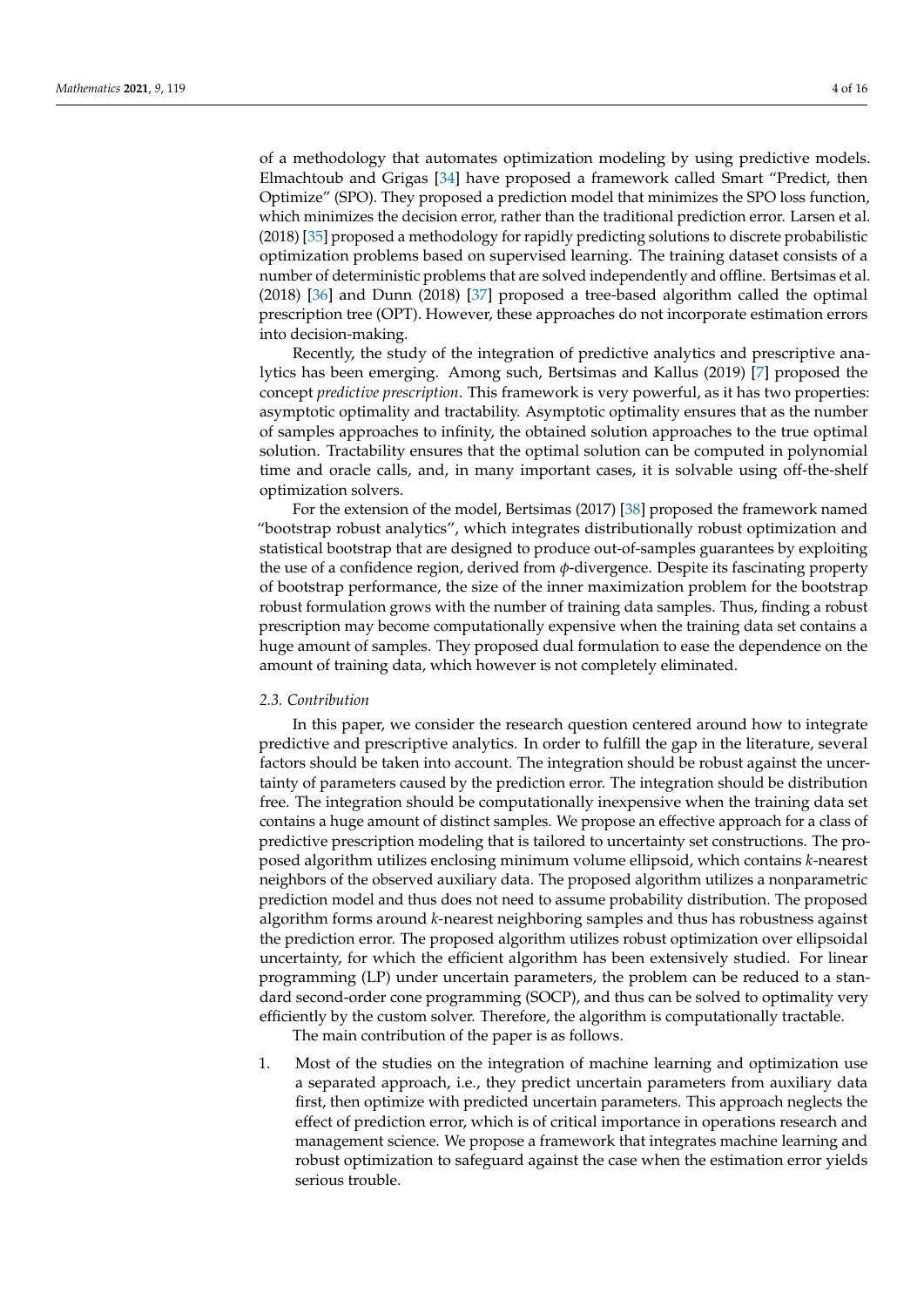- 2. We make the nearest neighbor formulation advanced by Bertsimas and Kallus (2019) [\[7\]](#page-14-6) resilient against the adverse effects of overfitting by formulating a robust counterpart. To form the robust counterpart, we propose the algorithm to form the minimum volume ellipsoid covering the *k*-nearest point. This ellipsoid is used as the *uncertainty set* in the robust counterpart. We indicate that the resulting robust supervised learning formulations are computationally as tractable as their nominal counterparts.
- 3. We demonstrate that the worst-case expectation over an ellipsoidal uncertainty set enclosing the *k*-nearest neighbor can in fact display good performance. We also investigate the out-of-sample performance of the resulting optimal decisions experimentally and analyze its dependence on the number of training samples and nearest neighbors.

# <span id="page-4-0"></span>**3. Modeling Framework**

This section describes the modeling framework. Table [1](#page-4-1) presents a summary of the notation. In Section [3.1,](#page-4-2) the preliminary is explained. In Section [3.2,](#page-5-0) the predictive prescription is described. In Section [3.3,](#page-6-0) the alternative approach for the predictive prescription is described.

<span id="page-4-1"></span>

| Symbol                                                                        | Description                                                                                   |
|-------------------------------------------------------------------------------|-----------------------------------------------------------------------------------------------|
| $n_u$                                                                         | dimension of uncertain parameter                                                              |
| $n_v$                                                                         | dimension of auxiliary variable associate covariate                                           |
| $n_1$                                                                         | dimension of the 1st-stage decision                                                           |
| n <sub>2</sub>                                                                | dimension of the 2nd-stage decision                                                           |
| $\boldsymbol{M}$                                                              | the sample size of training data set                                                          |
| $\overline{N}$                                                                | the sample size of validation data set                                                        |
| $u \in \mathbb{R}^{n_u}$                                                      | uncertain parameter                                                                           |
| $v \in \mathbb{R}^{n_v}$                                                      | auxiliary variable associate covariate                                                        |
| $\mathcal{M}_T = \{(u_1, v_1), \cdots, (u_M, v_M)\}\$                         | training data set                                                                             |
| $\mathcal{M}_V = \{(\hat{u}_1, \hat{v}_1), \cdots, (\hat{u}_N, \hat{v}_N)\}\$ | test data set                                                                                 |
| $\mathcal{I}_T = \{j = 1, \cdots, M\}$                                        | index set for training data set                                                               |
| $\mathcal{I}_V = \{j = 1, \cdots, N\}$                                        | index set for test data set                                                                   |
| $\bar{v} \in \mathbb{R}^{n_v}$                                                | observation of $v$                                                                            |
| $x \in \mathbb{R}^{n_1}$                                                      | 1st-stage decision variable                                                                   |
| $y \in \mathbb{R}^{n_2}$                                                      | 2nd-stage decision variable                                                                   |
| $f:\mathbb{R}^{n_1}\times\mathbb{R}^{n_u}\to\mathbb{R}$                       | 1st-stage objective function                                                                  |
| $g:\mathbb{R}^{n_2}\times\mathbb{R}^{n_u}\to\mathbb{R}$                       | 2nd-stage objective function                                                                  |
| $h:\mathbb{R}^{n_u}\to\mathbb{R}^{n_v}$                                       | predictor                                                                                     |
| $\mathcal{C}$                                                                 | cost vector of the 1st-stage decision variable                                                |
| X                                                                             | feasible region of $x$                                                                        |
| Y(u)                                                                          | feasible region of $y$ given uncertain data $u$                                               |
| $\hat{z}_T$                                                                   | certificate (the objective function value of the data-driven solution, i.e., $f(\hat{x}_T)$ ) |
| $\hat{x}_T$                                                                   | data-driven solution                                                                          |
| $\hat{z}_V$                                                                   | out-of-sample performance                                                                     |

**Table 1.** Summary of notation.

# <span id="page-4-2"></span>*3.1. Preliminary*

In the predictive analytics, we seek predictor *h* to predict uncertain quantities of interest *u* (dependent variable) from associated covariates *v* (feature vector) as in [\(1\)](#page-4-3)

<span id="page-4-3"></span>
$$
u \sim \hat{u} = h(v), \tag{1}
$$

given the *training dataset*  $\{(u_1, v_1), \cdots, (u_M, v_M)\}$ , where  $u_j$  is the *j*-th observed data on  $u$ , and *v<sup>j</sup>* is *j*-th observed data on *v*.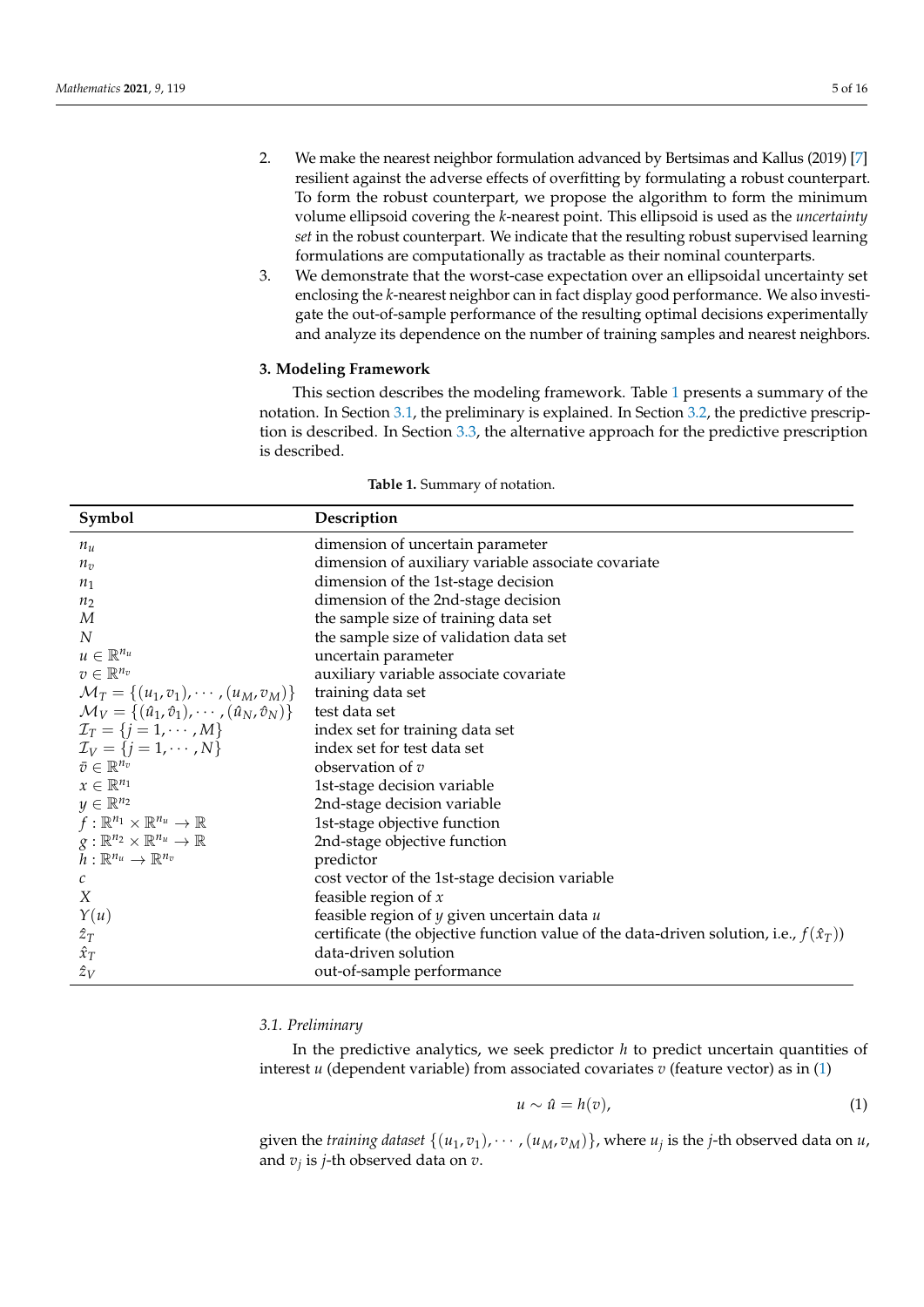In the prescriptive analytics, we seek an optimal decision  $x = [x_1, \dots, x_n]^T \in \mathbb{R}^n$  to be made, constrained in feasible region  $x \in X$ , so as to minimize some objective function  $f(x, u)$  that depends on decision *x* and parameter *u*.

One possible way to incorporate the auxiliary data *v* on associate covariates into the model is to use supervised machine learning  $\hat{u} = h(\bar{v})$  after observing  $v = \bar{v}$ , and solve the optimization problem as in [\(2\)](#page-5-1).

<span id="page-5-1"></span>
$$
\begin{array}{ll}\text{minimize} & f(\hat{u}, x) \\ \text{subject to} & x \in X \end{array} \tag{2}
$$

This point-prediction approach, however, does not incorporate the uncertainty of the data, which is of critical importance in the business analytics. The traditional decisionmaking under uncertain data is stochastic-programming, which has the form of [\(3\)](#page-5-2).

<span id="page-5-2"></span>
$$
\begin{array}{ll}\text{minimize} & \mathbb{E}_u f(u, x) \\ \text{subject to} & x \in X \end{array} \tag{3}
$$

If we know full joint distribution of *u* and *v*, say  $p(u, v)$ , we could incorporate uncertainty of *u*, utilizing the training dataset and observation  $v = \bar{v}$  into the model. However, it is often difficult in practice to assume we have full knowledge of the joint distribution.

#### <span id="page-5-0"></span>*3.2. Predictive Prescription*

In order to incorporate the auxiliary data *v* into the decision-making, we consider the predictive prescription model. The predictive prescription problem takes the form of [\(4\)](#page-5-3).

<span id="page-5-3"></span>
$$
\begin{array}{ll}\text{minimize} & \mathbb{E}[f(x, u) | v = \bar{v}]\\ \text{subject to} & x \in X \end{array} \tag{4}
$$

In this framework, the objective is to minimize *conditional expected cost* wherein, on the basis of an observation of auxiliary covariates  $v = \bar{v}$ , a decision  $x \in X$  is chosen in an optimal manner to minimize an uncertain cost  $f(x, u)$  that depends on a random variable  $u$ .

In practice the joint distribution  $p(u, v)$  is not known, and therefore must be inferred from data. This is called *data-driven settings*. In the data-driven settings, *p*(*u*, *v*) is partially observable through a finite set of *M* independent samples, e.g., the training dataset  $\mathcal{M}_T$  :=  $\{(u_1, v_1), \cdots, (u_M, v_M)\}\$ . In the training phase, the decision  $\hat{x}_T$  is obtained by minimizing the training problem [\(5\)](#page-5-4).

<span id="page-5-4"></span>
$$
\begin{array}{ll}\text{minimize} & \mathbb{E}[f(x, u) | \mathcal{M}_T, v = \bar{v}]\\ \text{subject to} & x \in X \end{array} \tag{5}
$$

The solution of the training problem  $\hat{x}_T$  is called the *data-driven solution*, and the objective function value of the training problem  $\hat{z}_T = \mathbb{E}[f(\hat{x}_T, u) | \mathcal{M}_T, v = \bar{v}]$  is called *certificate*.

The goal of a data-driven problem is to minimize *out-of-sample* performance of a data-driven solution  $\hat{x}_T$  is defined as in [\(6\)](#page-5-5).

<span id="page-5-5"></span>
$$
\hat{z}_V = \mathbb{E}_p f(\hat{x}_T, u) \tag{6}
$$

As  $p(u, v)$  is unknown, however, the exact out-of-sample performance cannot be evaluated in practice; therefore, it is evaluated by the *validation dataset*  $M_V = \{\hat{u}_1, \dots, \hat{u}_N\}$ as in [\(7\)](#page-5-6).

<span id="page-5-6"></span>
$$
\mathbb{E}_p f(\hat{x}_T, u) \simeq \frac{1}{N} \sum_{j=1}^N f(\hat{x}_T, \hat{u}_j)
$$
(7)

We can extend the problem to a two-stage model, where the decision sequence is as follows. First, an observation of the auxiliary variable  $v = \bar{v}$  is given. Second, the 1st stage *here-and-now* decision is made. Third, the realization of uncertain data *u* is given. Finally,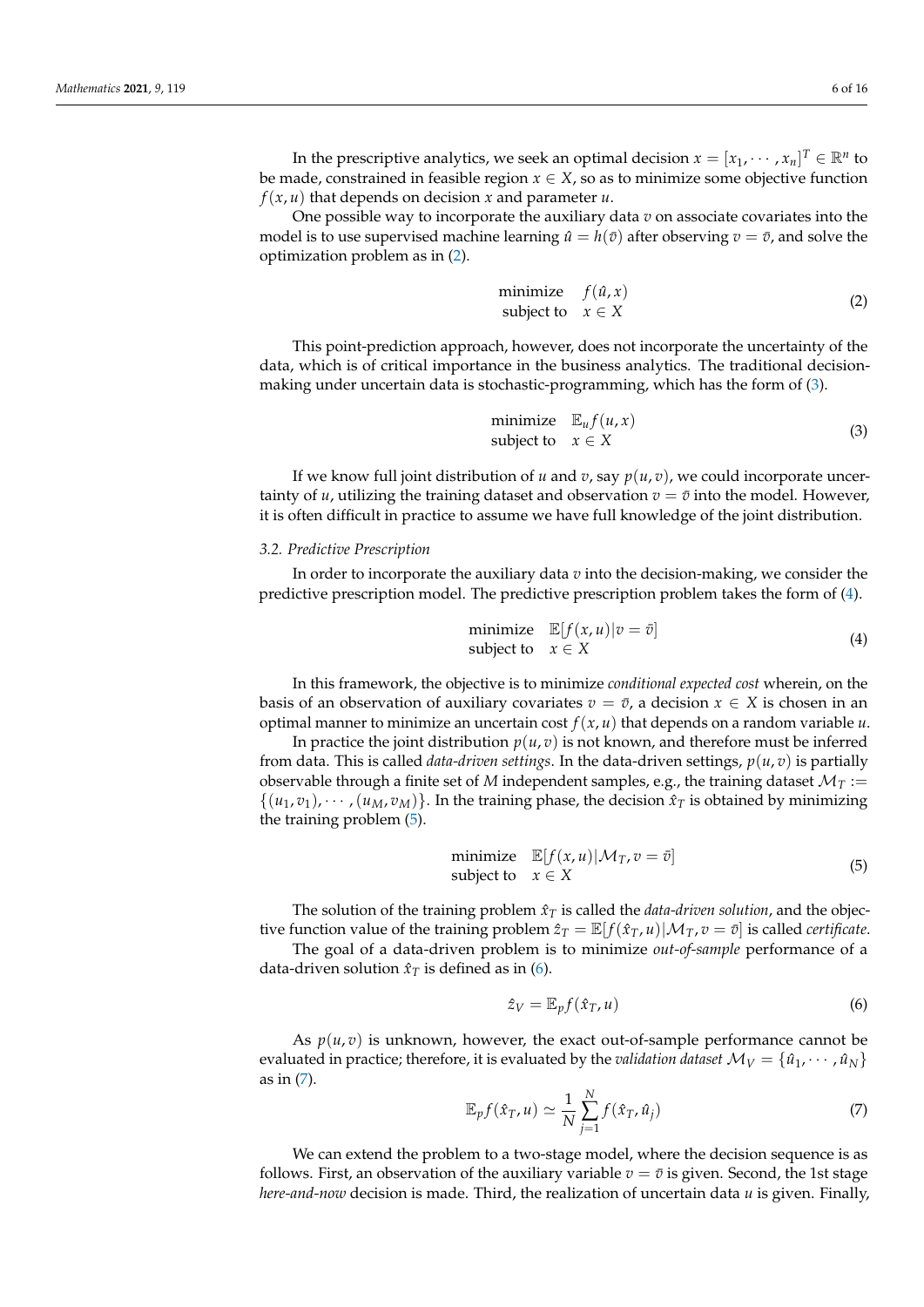the 2nd stage *wait-and-see* decision is made. The two-stage predictive prescription model is formulated as in [\(8\)](#page-6-1),

<span id="page-6-1"></span>
$$
\begin{array}{ll}\text{minimize}_{x} & c^T x + \mathbb{E}[f(x, u) | v = \bar{v}] \\ \text{subject to} & x \in X \end{array} \tag{8}
$$

where *x* is *here and now* variable, and  $f(x, u)$  is the optimal value of the second-stage problem [\(9\)](#page-6-2)

<span id="page-6-2"></span>
$$
\begin{array}{ll}\text{minimize}_{y} & g(y, u) \\ \text{subject to} & y \in Y(u), \end{array} \tag{9}
$$

and *y* is *wait and see* variable, *g* is objective function of second-stage problem, and  $Y(u)$ feasible region of *y* given uncertain data *u*.

In the training phase, the input is training dataset  $\mathcal{M}_T$  and the output is decision  $\hat{x}_T$  and certificate  $\hat{z}_T = c^T\hat{x}_T + \mathbb{E}[\hat{f}(\hat{x}_T, u) | \mathcal{M}_T, v = \bar{v}].$  In the validation phase, the input is validation data  $M_V$ , and the output is out-of-sample performance evaluated by  $\hat{z}_V = c^T \hat{x}_T + \frac{1}{N} \sum_{j=1}^N f(\hat{x}_T, \hat{u}_j).$ 

# <span id="page-6-0"></span>*3.3. Alternative Approach*

A natural approach to generate data-driven solutions  $\hat{x}_T$  is the sample approximate approximation (SAA) formulation that approximate *p* with  $p_N$  where  $p_j = (1/M)$ ,  $\forall j \in \mathcal{M}_T$ . SAA formulation with training samples  $u_j$  for the two-stage problem can be written as one large-scale problem [\(10\)](#page-6-3)

<span id="page-6-3"></span>
$$
\begin{array}{ll}\text{minimize} & c^T x + \frac{1}{M} \sum_{j=1}^M p_j f(x, u_j) \\ \text{subject to} & x \in X \end{array} \tag{10}
$$

This can be written as an integrated form  $(11)$ .

<span id="page-6-4"></span>minimize 
$$
c^T x + \frac{1}{M} \sum_{j=1}^{M} p_j g(y_j, u_j)
$$
  
subject to  $x \in X$   
 $y_j \in Y(u_j), j = 1, \cdots, M$  (11)

This formulation, however, does not exploit auxiliary variable *v*. Another alternative approach is the point-prediction approach [\(12\)](#page-6-5).

<span id="page-6-5"></span>minimize 
$$
c^T x + f(x, \hat{u})
$$
  
subject to  $x \in X, y \in Y(\hat{u})$   
 $\hat{u} = h(\bar{v})$  (12)

This approach can exploit the auxiliary variable. However, this approach does not consider the robustness against prediction error, as is stated in the single-stage problem. This may lead to the poor out-of-sample performance or the violation of feasibility with respect to  $y \in Y(u)$ .

Bertsimas and Kallus (2019) [\[7\]](#page-14-6) proposed *k*-nearest neighbor formulation weight using kNN [\(13\)](#page-6-6),

<span id="page-6-6"></span>
$$
\pi_{knn}(\bar{v}) = \begin{cases} 1/k & \text{if } j \in \mathcal{N}_k(\bar{v}) \\ 0 & \text{otherwise} \end{cases}
$$
\n(13)

where  $\mathcal{N}_k(\bar{v})$  is *k*-nearest points to the observed auxiliary variable  $v = \bar{v}$ . Using this weight, the two-stage predictive prescription can be transformed into the problem [\(14\)](#page-6-7).

<span id="page-6-7"></span>minimize 
$$
c^T x + \sum_{j=1}^M \pi_{knn}(\bar{v}) f(x, u_j)
$$
  
subject to  $x \in X$   
 $y \in Y(u_j), j = 1, \dots, k$  (14)

We let  $\hat{z}_{PR}$ ,  $\hat{x}_{PR}$  be optimal value and solutions of the two-stage predictive prescription problem, respectively.  $\hat{x}_{PR}$  is proven to converge almost surely to their counterparts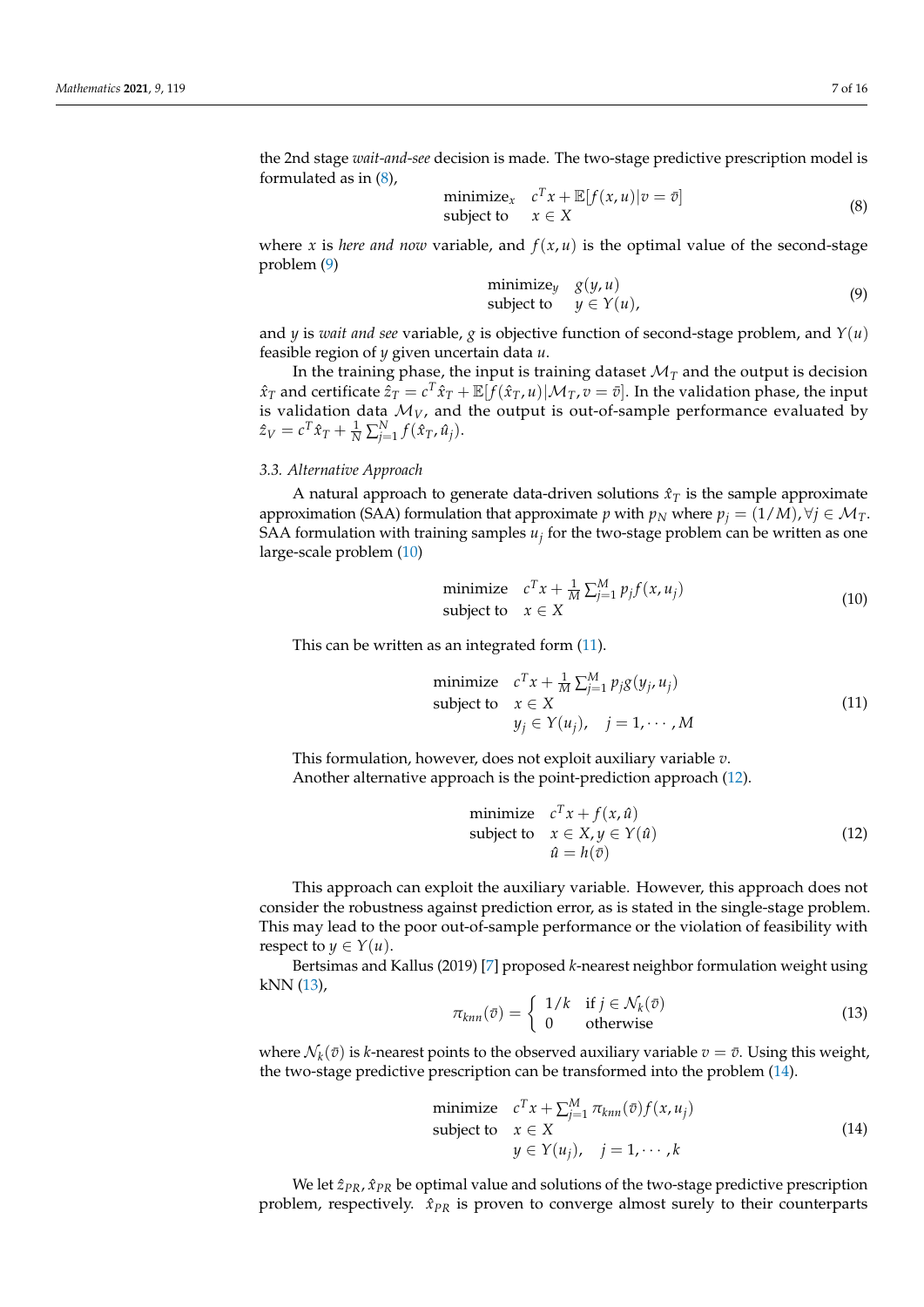of the true problem with  $M \to \infty$ . However,  $\hat{x}_{PR}$  tends to display a poor out-of-sample performance in situations where *M* is small and the acquisition of additional samples would be costly. Furthermore, the number of constraints grows with *k*, which is computationally challenging when *k* is large.

#### <span id="page-7-0"></span>**4. Proposed Algorithm**

In this section, we describe the proposed algorithm. The proposed algorithm is outlined below. First, the  $k$ -nearest points are drawn from the training samples  $M_T$ . Second, the minimum volume enclosing ellipsoid  $\mathcal{E}_{knn}$  that contains the finite set  $\{u_j|\forall u_j\in\mathcal{N}_{knn}(\bar{v})\}$ . Finally, the robust counterpart of the two-stage stochastic problem is solved. Each of these steps are described in detail in the following sections.

#### *4.1. k-Nearest-Neighbor*

The *k*-nearest-neighbor algorithm (kNN) is a nonparametric method used for classification and regression. *k*-nearest neighbor nonparametric regression method is a broadly applied algorithm, which has nonparametric, small error ratio, and good error distribution (Yiannis and Poulicos 1857 [\[39\]](#page-15-7)). It is a nonparametric model, and thus the predictor does not take a predetermined form but is constructed according to information derived from the data.

 $\mathcal{N}_k(\bar{v})$  contains the indices of the *k* closest points of  $v_1, \cdots, v_k$  to  $\bar{v}$ . The distance can be measured in several ways. In this research, we use 2-norms, which is one of the most standard distance measures. A heuristically optimal number *k* of nearest neighbors can be found based on root mean square error (RMSE) using cross-validation.

In the standard kNN regression model, the uncertain parameter *u* can be predicted by taking average of the training samples in the *k*-nearest neighbors as in the Equation [\(15\)](#page-7-1).

<span id="page-7-1"></span>
$$
\hat{u} = \pi_j^{knn} u_j
$$
\n
$$
\pi_j^{knn} = \begin{cases}\n1/k & \text{if } j \in \mathcal{N}_k(\bar{v}) \\
0 & \text{otherwise}\n\end{cases}
$$
\n(15)

In the proposed algorithm, however, in order to have a safeguard against prediction error in the optimization model, the regression model is not used. Instead, we form the minimum volume ellipsoid enclosing all points in  $\mathcal{N}_k(\bar{v})$ , hoping that the uncertain parameter *u* lies in that ellipsoid.

#### *4.2. Minimum Volume Ellipsoid Around a Set*

In this section, we present an algorithm for computing the minimum-volume ellipsoid that must contain *k*-nearest neighbors to form the uncertainty set *U*.

We consider the problem of finding the minimum volume ellipsoid that contains the samples in *k*-nearest neighbor  $\mathcal{N}_k(\bar{v})$ . An ellipsoid covers  $\mathcal{N}_k(\bar{v})$  if and only if it covers its convex hull, so finding the minimum volume ellipsoid that covers  $\mathcal{N}_k(\bar{v})$  is the same as finding the minimum volume ellipsoid containing the polyhedron conv  $\mathcal{N}_k(\bar{v})$ . We parameterize the ellipsoid as in  $(16)$ .

<span id="page-7-2"></span>
$$
\mathcal{E}_{knn} = \{u|||Pu + \rho||_2 \le 1\}
$$
\n(16)

We can assume without loss of generality that *P* is positive semidefinite, in which case the volume of  $\mathcal{E}_{knn}$  is proportional to det  $P^{-1}$ . The problem of computing the minimum volume ellipsoid containing  $\mathcal{N}_k(\bar{v})$  can be expressed as in [\(17\)](#page-7-3),

<span id="page-7-3"></span>minimize 
$$
\log \det P^{-1}
$$
  
subject to  $||Pu_j + \rho||_2 \le 1$ ,  $j = 1 \in \mathcal{N}_k(\bar{v})$  (17)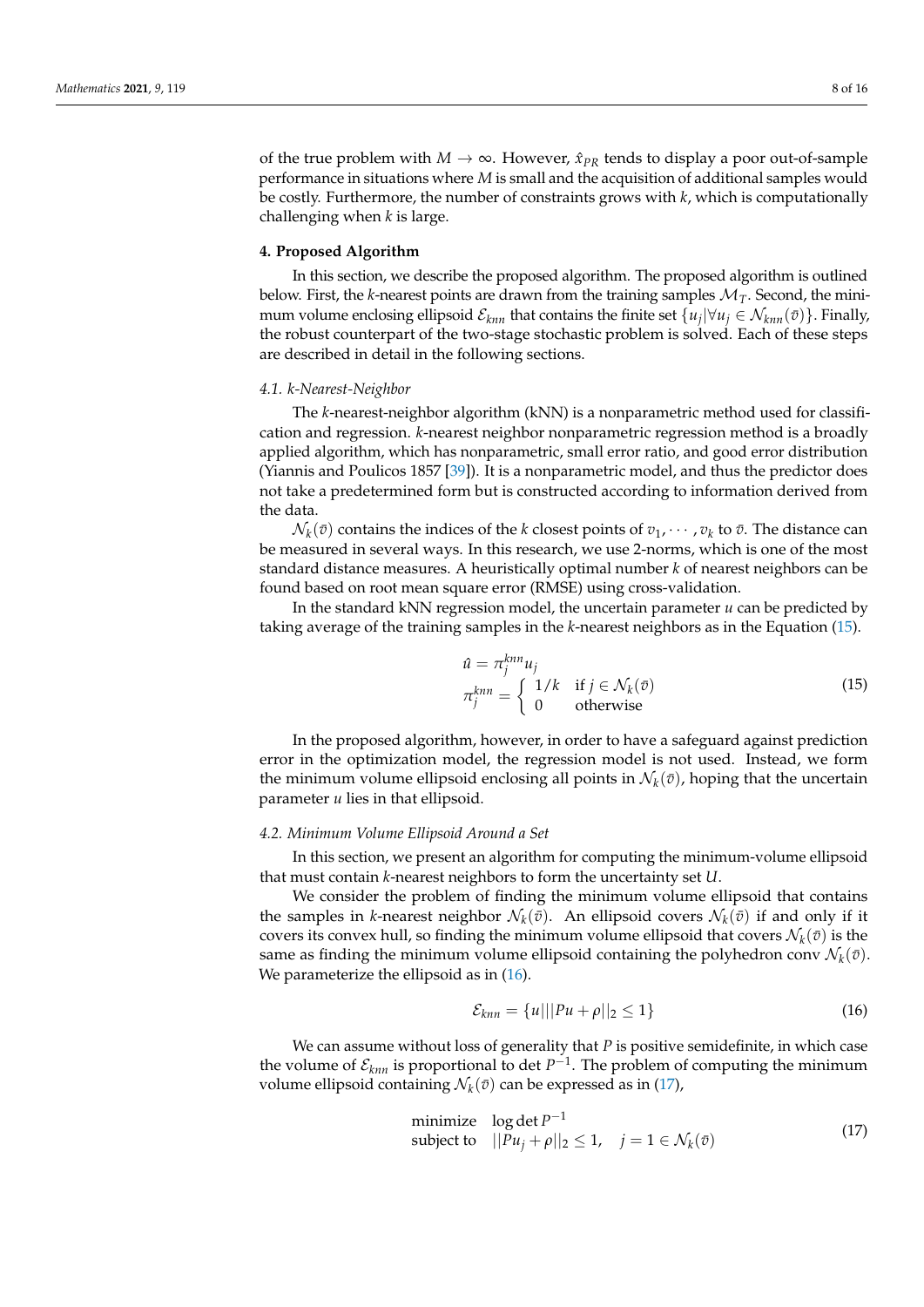where the variables are *P* and  $\rho$ , and the implicit constraint *P* is positive semidefinite. The objective and constraint functions are both convex in *P* and  $\rho$ , so the problem is convex. See Boyd (2004) [\[40\]](#page-15-8) for further detail.

Once *P* and *ρ* are obtained, we transform from  $(P, ρ)$  to  $(R, u$  as in [\(18\)](#page-8-0) and [\(19\)](#page-8-0).

<span id="page-8-0"></span>
$$
R = P^{-1} \tag{18}
$$

$$
\bar{u} = -R\rho \tag{19}
$$

and we can form the uncertainty set derived from the *k*-nearest neighbor [\(20\)](#page-8-1)

<span id="page-8-1"></span>
$$
\mathcal{E}_{knn} = \{\bar{u} + R\bar{w}|||w||_2 \le 1\},\tag{20}
$$

where  $\bar{u}$  can be interpreted as nominal value of the uncertain parameter.

#### *4.3. Robust Optimization*

The robust optimization is the framework that random variables are modeled as uncertain parameter *u* belonging to a convex uncertainty set *U* and the decision-maker protects the system against the worst-case within that set. The robust optimization takes the form of [\(21\)](#page-8-2).

<span id="page-8-2"></span>
$$
\begin{array}{ll}\text{minimize} & \sup_{u \in U} f(x, u) \\ \text{subject to} & x \in X. \end{array} \tag{21}
$$

The robust optimization can be transformed into the following inequality form [\(22\)](#page-8-3).

<span id="page-8-3"></span>minimize z  
subject to 
$$
\sup_{u \in U} f(x, u) \le z
$$
  
 $x \in X$ . (22)

In the proposed method, we use the minimum volume ellipsoid to cover the *k*-nearest neighbor to the observation  $v = \bar{v}$ , presented in the previous section, to form the uncertainty set. Ellipsoid uncertainty has been extensively studied for over a decade. One advantage of the ellipsoid uncertainty is that it is found to be not too pessimistic, compared to the box uncertainty  $||u||_{\infty} \leq 1$ . Another desirable feature is that the robust counterpart can be derived via the second-order cone programming, which can be solved very efficiently.

For a linear constraint in inequality form in which *u* is known to lie in given ellipsoids and the constraints must be satisfied for all possible values of the *u*

$$
u^{T}x \leq 0, \quad \forall u \in \mathcal{E}_{knn} = \{\bar{u} + R\bar{w}|||w||_{2} \leq 1\},
$$
\n(23)

The *robust counterpart* of the inequality can be expressed as

$$
\sup \{ u^T x | u \in \mathcal{E}_{knn} \} \le 0. \tag{24}
$$

The left-hand-side can be expressed as

$$
\sup \{ u^T x | u \in \mathcal{E}_{knn} \} = \bar{u}^T x + \sup \{ u^T R^T x |||u|| \le 1 \}
$$
  
=  $\bar{u}^T x + ||R^T x||_2.$  (25)

Thus, the robust linear constraint can be expressed as second-order cone inequality.

#### *4.4. Overall Algorithm*

The overall Algorithm [1](#page-9-1) is described as follows.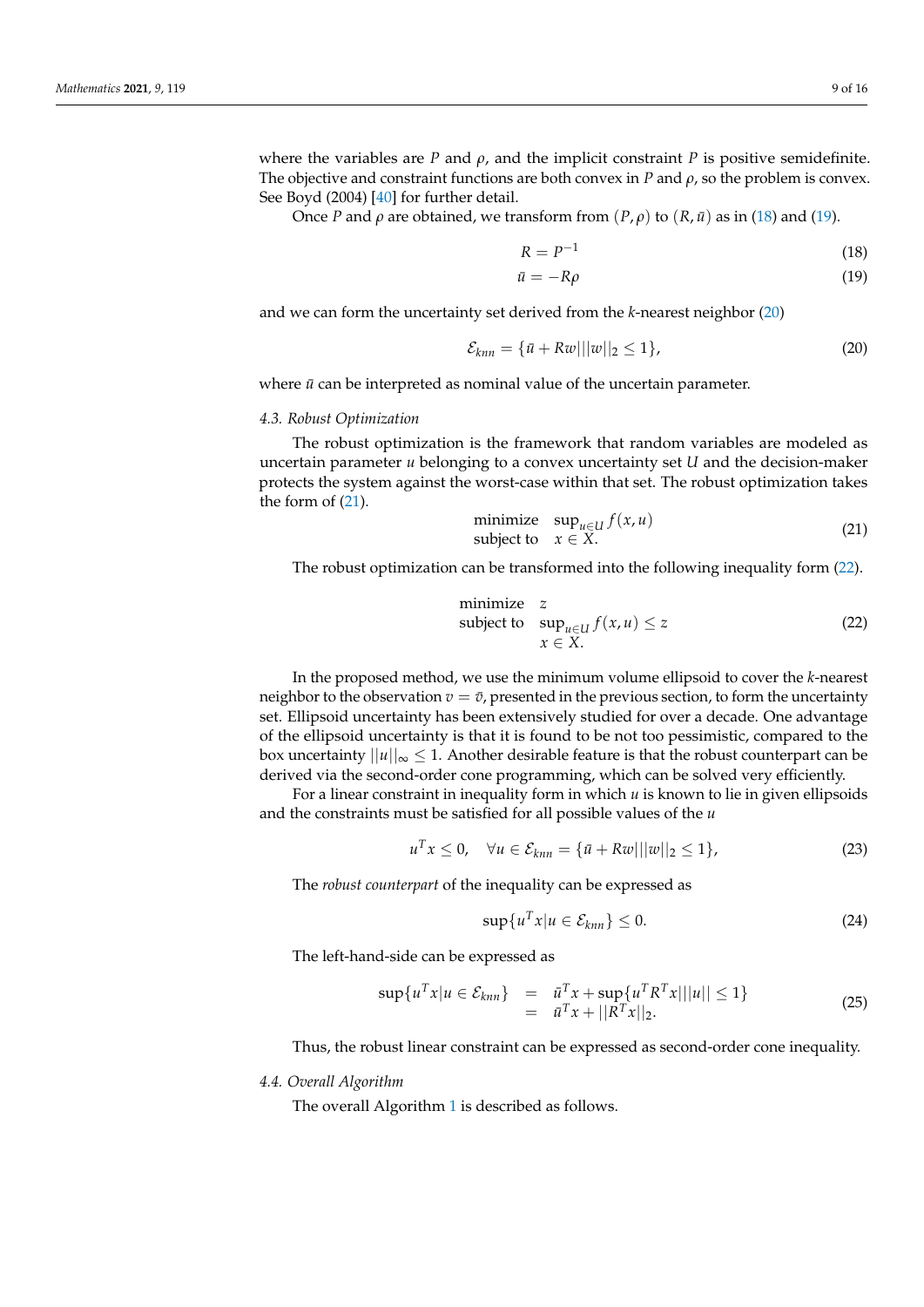# <span id="page-9-1"></span>**Algorithm 1** Summary of algorithm.

1. **pick** *k*-nearest points  $\mathcal{N}_k(\bar{v})$ 

2. **form** minimum volume ellipsoid  $\mathcal{E}_{knn}$  to cover  $\{j|\forall j \in \mathcal{N}_k(\bar{v})\}$ 

$$
\mathcal{E}_{knn} = \{ \bar{u} + R\bar{w} \mid ||\bar{w}||_2 \le 1 \}
$$
\n(26)

3. **solve** robust optimization problem

minimize 
$$
c^T x + \sup_{u \in \mathcal{E}_{kmn}} f(x, u)
$$
  
subject to  $x \in X$   
 $y \in Y(u), u \in \mathcal{E}_{kmn}$  (27)

The proposed algorithm has desirable properties in the data-driven predictive prescription. First, the proposed algorithm utilizes nonparametric *k*-nearest neighbor and thus does not need to assume the joint probability distribution. Second, the proposed algorithm forms around *k*-nearest neighboring samples and thus has robustness against the prediction error. Third, the proposed algorithm utilizes robust optimization over ellipsoidal uncertainty, for which the efficient algorithm has been extensively studied, and therefore is computationally tractable.

# <span id="page-9-0"></span>**5. Numerical Example**

We demonstrate the effectiveness of the proposed method with numerical experiments. We restrict our discussion to a two-stage data-driven linear predictive prescription model. We applied and compared the following alternative approaches: the sample average approximation (SAA), the point-prediction (PP) approach, the predictive-prediction (PR) approach, and the proposed approach. First, we apply the proposed framework to a small-sized problem in which there are two variables and two constraints in the first and second stages and show how the proposed method is applied. Second, we expand the experiments with larger sized problems.

Experimental conditions are Intel(R) CoreTM i7-8700 (3.20 GHz, 3.19 GHz) with 32.0 GB memory. The program was coded in Julia with Gurobi optimizer called from Convex.jl.

#### *5.1. Small-Size Instance*

For the ease of exhibition, we consider a two-stage stochastic linear-programming problem [\(28\)](#page-9-2)

<span id="page-9-2"></span>
$$
\begin{array}{ll}\text{minimize} & 3x_1 + 5x_2 + \mathbb{E}_u f(x, u) \\ \text{subject to} & 2x_1 + x_2 \ge 3 \\ & x_1 + 3x_2 \ge 5 \\ & x_1 \ge 0, x_2 \ge 0 \end{array} \tag{28}
$$

where  $f(x, u)$  is the optimal value of the following 2nd stage problem,  $(29)$ 

<span id="page-9-3"></span>minimize 
$$
4y_1 + 6y_2
$$
  
subject to  $u_1x_1 + u_2x_2 + 2y_1 + 4y_2 \ge 6$  (29)  
 $y_1, y_2 \ge 0.$ 

Note that the problem has complete recourse, i.e., if there exists a solution *y* satisfying  $u_1x_1 + u_2x_2 + 2y_1 + 4y_2 \ge 6$  and  $y_1 \ge 0, y_2 \ge 0$  for every *x*.

We assume that *u* follows the multivariate normal distribution with known *β* and  $\Sigma$ as in [\(30\)](#page-9-4)

<span id="page-9-4"></span>
$$
\begin{bmatrix} u_1 \\ u_2 \end{bmatrix} = \mathcal{N} \left( \begin{bmatrix} \beta_1 \\ \beta_2 \end{bmatrix} v, \Sigma^2 \right) \tag{30}
$$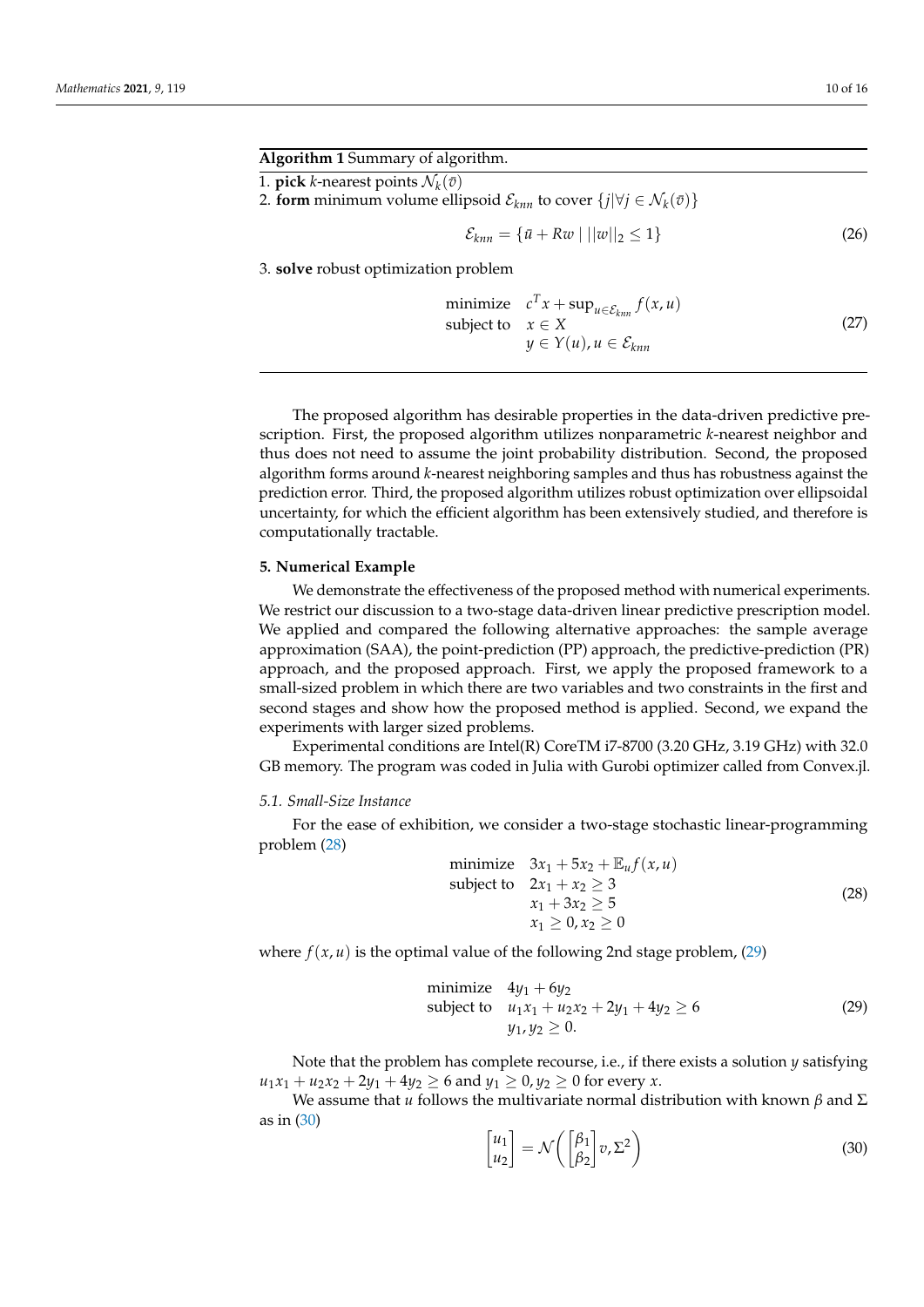In this experiment, we set  $[\beta_1, \beta_2]^T = [10, 30]^T$  and  $\Sigma_{11} = 3000, \Sigma_{12} = \Sigma_{21} =$ 900,  $\Sigma_{22} = 600$ . We also assume that *v* follows the normal distribution with known  $\mu$ and  $\sigma$  as in [\(31\)](#page-10-0).

<span id="page-10-0"></span>
$$
v \sim \mathcal{N}(\mu, \sigma^2) \tag{31}
$$

In this experiment, we set  $\mu = 100$  and  $\sigma = 30$ .

We generate training samples  $M_T$  and test samples  $M_V$ . The decision-maker does not know the true distribution or test samples. The decision-maker only knows the training samples generated from the true distribution.

We have *M* training samples and *N* test samples. We repeat this same experiment where the decision-maker sees *M* samples and solves the problem 10,000 times. Each time, we record the optimal value of the optimization problem  $\hat{z}$ . Each time, we got an optimal decision  $\hat{x}_T$  which is a random variable that depends on training samples. Each of these decisions, we evaluated the objective of the optimization problem by using another *N* test samples to compute the out-of-sample performance. The optimal value will be random because the training samples are random.

Table [2](#page-11-0) presents the average out-of-sample performance, where SAA, PP, PR, and RO denote the average out-of-sample performance of the sample average approximation, point-prediction approach, predictive prescription, and proposed method, respectively. From Table [2,](#page-11-0) we see that PP derived the worst out-of-sample performance of these. This is because the PP approach does not take into account the robustness against the prediction error. From the assumption that the joint distribution of *u* and *v* is a multivariate normal distribution, even if *v* is obtained, the range that *u* can take varies. The point prediction approach makes decisions without considering this variability, and as a result, the outof-sample performance was disappointing. The SAA approach was the second worst, which was also disappointing. This is because SAA does not use the information of *v*, so regardless of the value of *v*, all samples are used as training data to make decisions. Therefore, it is considered that the overfitting made the out of sample performance worse because the possible ranges of training data and validation data are different. PR and RO, both of which utilized auxiliary data *v* and consider the robustness against prediction error, derived much better out-of-sample performance than the other two. Furthermore, the proposed method was able to obtain the best value of all. This is because the PR approach makes decisions using only the samples that appear in the *k*-nearest neighbor as training data, whereas in RO, the uncertainty set is defined using the minimum volume enclosing ellipsoid. Therefore, it is considered that the better result was obtained because the worst case is taken even for the unknown sample.

Table [3](#page-11-1) presents the average out-of-sample performance of the proposed algorithm with the different number of training samples that included in the *k*NN. From the Table [3,](#page-11-1) it can be seen that the quality of the proposed method changes greatly depending on the value of *k*. As *k* increases, the robust optimization approach does not work well. To consider the reason for this, Figure [1](#page-11-2) shows the minimum volume ellipsoid with  $k = 10$  and  $k = 50$ , where the horizontal axis represents  $u_1$  and the vertical axis represents  $u_2$ , the blue dots indicate all training data, the black dots indicate validation data, the red dots indicate samples within the *k*-nearest neighbor, and the green line indicates the obtained minimum volume ellipsoid. From this Figure [1,](#page-11-2) we see that the distributions of training data and validation data are significantly different. At  $k = 10$ , it can be seen that the distribution of the samples in the *k*-nearest neighbor and the distribution of validation data are close. On the other hand, when  $k = 50$ , the distribution of validation data differs greatly from that of *k*-nearest neighbors because the *k*-nearest neighbors are too large. These results indicate that by setting *k* properly, the corresponding ellipsoid covers the proper size of uncertainty.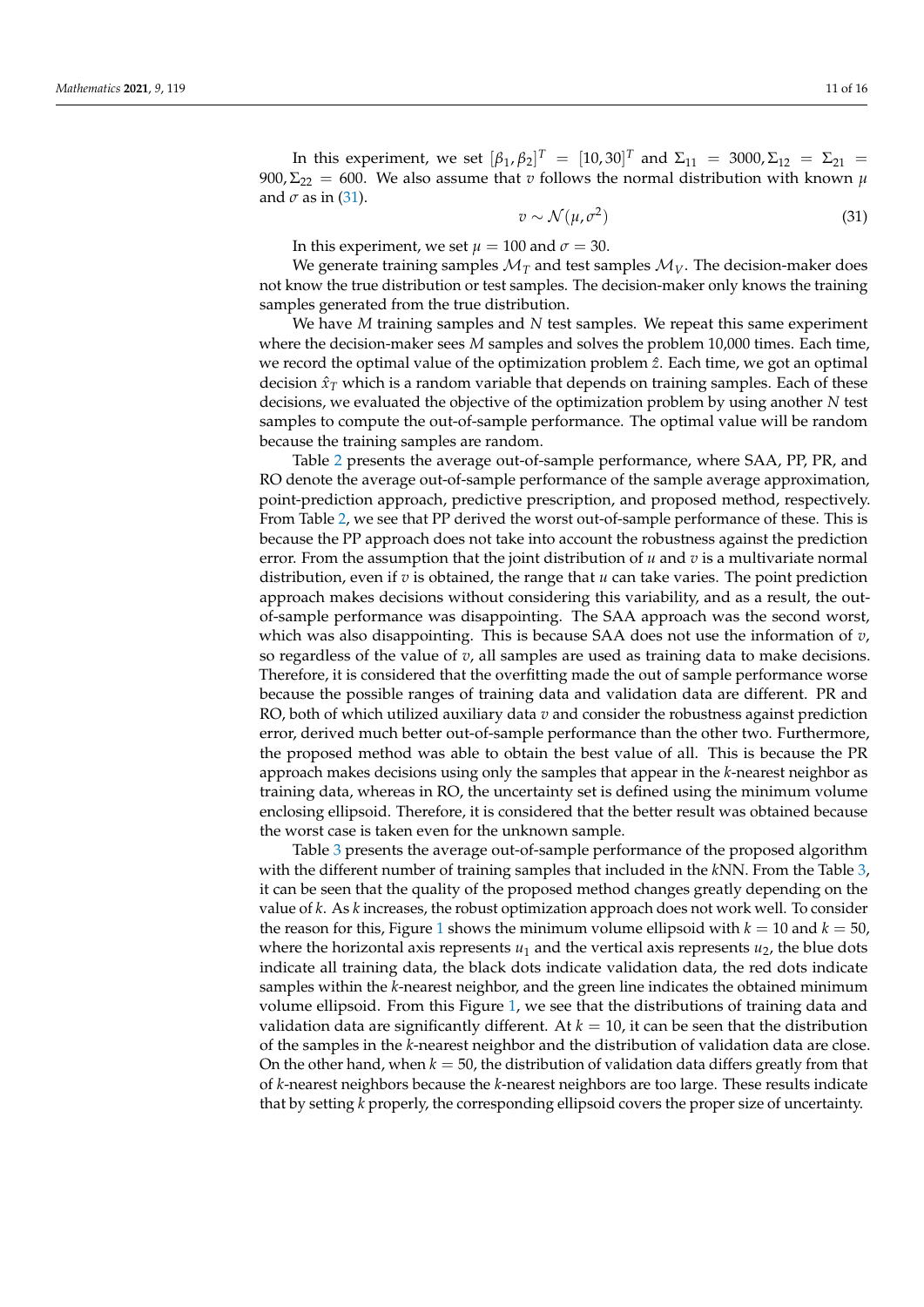<span id="page-11-0"></span>**Table 2.** Average out-of-sample performance  $(k = 10)$ .

| ЗAА<br>ັ້ | DD           | PR                | $\mathbf{v}$<br>ĸc |
|-----------|--------------|-------------------|--------------------|
| 40.2      | 1117<br>⊥⊥⊥⊷ | າາ<br>C.<br>ر و ڪ | . .<br>14.U        |

<span id="page-11-1"></span>**Table 3.** Average out-of-sample performance with different sample size in the *k*NN.

| k  | <b>PP</b> | <b>PR</b> | <b>RO</b> |
|----|-----------|-----------|-----------|
| 10 | 111.3     | 33.4      | 12.5      |
| 20 | 173.3     | 40.9      | 37.1      |
| 30 | 230.6     | 32.4      | 30.6      |
| 40 | 240.5     | 28.1      | 35.0      |
| 50 | 327.5     | 26.0      | 119.2     |
| 60 | 396.3     | 25.1      | 134.2     |
| 70 | 446.7     | 24.5      | 209.7     |
| 80 | 475.6     | 23.9      | 263.8     |
| 90 | 566.1     | 37.0      | 497.3     |

<span id="page-11-2"></span>

**Figure 1.** Minimum volume enclosing ellipsoid (horizontal axis: *u*<sup>1</sup> ; vertical axis: *u*2).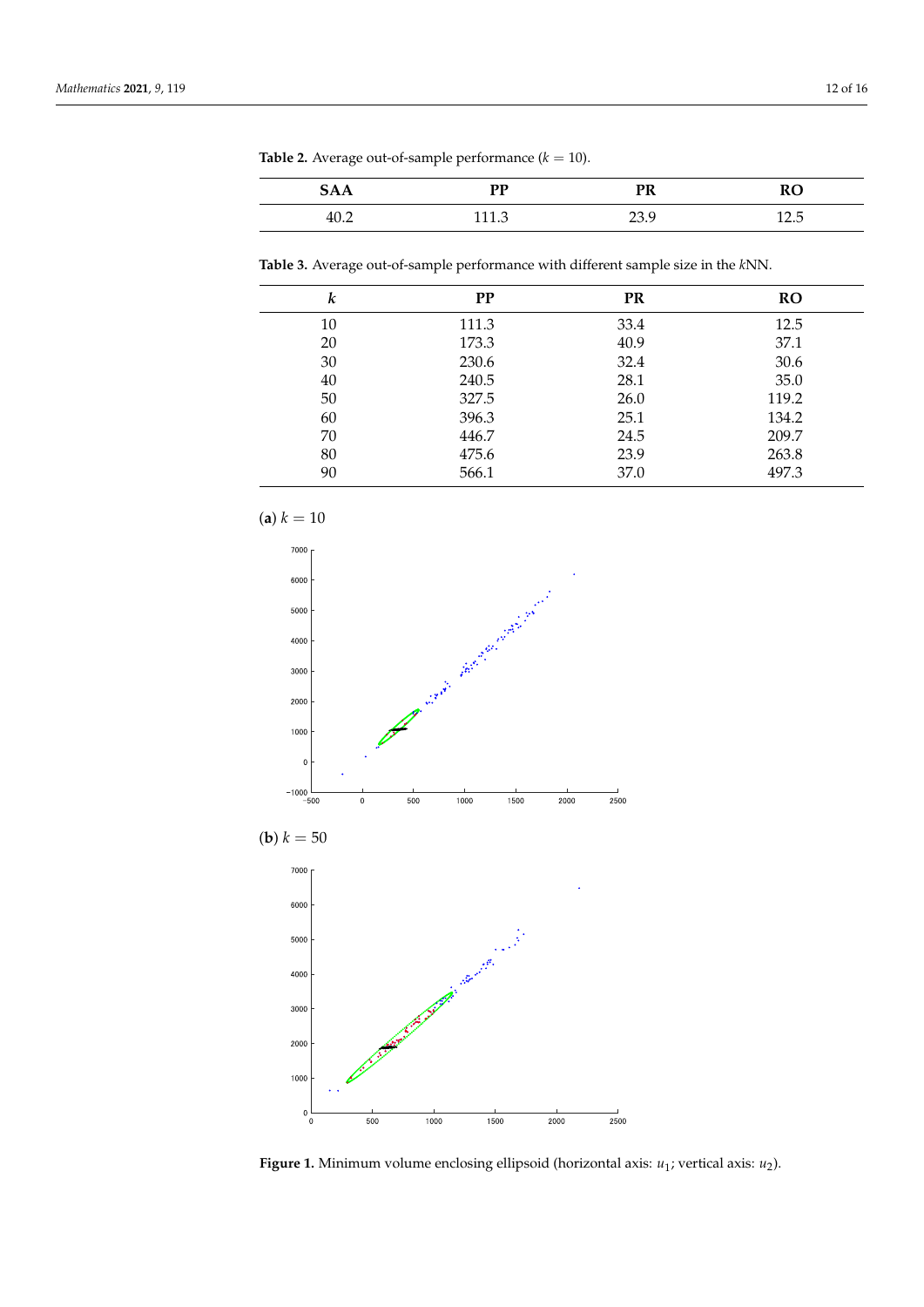# *5.2. Large-Size Instances*

We consider a two-stage stochastic linear programming problem:

minimize 
$$
c^T x + \mathbb{E}_u f(x, u | v = \bar{v})
$$
  
subject to  $Ax = b$  (32)

where  $c \in \mathbb{R}^{n_1}$ ,  $A \in \mathbb{R}^{n_1 \times m_1}$ , and  $b \in \mathbb{R}^{m_1}$  are first-stage parameters and  $f(x, u)$  is an optimal value of the second-stage problem

minimize 
$$
q^T y
$$
  
subject to  $s_i x + t_i y \ge w_i$ ,  $i = 1, \dots, m_2$  (33)

and  $u := [q^T, s_1^T, \cdots, s_{m_2}^T, t_1^T, \cdots, t_{m_2}^T, w^T]^T$  with second-stage parameters  $q \in \mathbb{R}^{n_2}$ ,  $S \in$  $\mathbb{R}^{m_2 \times n_1}$ ,  $T \in \mathbb{R}^{m_2 \times n_2}$ ,  $w \in \mathbb{R}^{m_2}$ . The problem has complete recourse, i.e., there exists *y* that satisfying  $Sx + Ty \geq w$  for  $\forall x$ .

We assume that  $u := (q, S, T, w)$  follows the multivariate normal distribution as in [\(34\)](#page-12-0).

<span id="page-12-0"></span>
$$
q \sim \mathcal{N}\left(\beta_q^T v + \Sigma_q\right) \ns \sim \mathcal{N}\left(\beta_s^T v + \Sigma_s\right) \nt \sim \mathcal{N}\left(\beta_t^T v + \Sigma_t\right) \nw \sim \mathcal{N}\left(\beta_w^T v + \Sigma_w\right)
$$
\n(34)

We also assume that  $v \in \mathbb{R}^r$  follows the normal distribution with known  $\mu_v$  and  $\Sigma_v$ 

$$
v \sim \mathcal{N}(\mu_v, \Sigma_v). \tag{35}
$$

We change the parameters as  $n_1 = 100$ ,  $n_2 = 100$ ,  $m_1 = 100$ ,  $m_2 = 100$ ,  $M =$  $\{10, 100, 1000\}$ ,  $k = \{0.1, M, 0.5, M, 0.9, M\}$ ,  $N = 10,000$ . Each element of *c*, *A* was randomly generated from a uniform distribution  $U(0, 1)$ . Furthermore, *b* was set by generating a random solution  $x_0$  and setting  $b = A^{-1}x_0$ . Each element of  $mu_v$  was randomly drawn from the uniform distribution  $U(0,5)$ . Each element of  $\Sigma_v$  was randomly drawn from  $U(0,5)$  and made into a symmetric matrix by setting  $\Sigma_v := (\Sigma_v + \Sigma_v^T)/2$ . Each element of  $\mu_q$ ,  $\mu_s$ ,  $\mu_t$ ,  $\mu_w$  was randomly drawn from the uniform distribution  $U(0, 1)$ . Each element of  $\Sigma_q$ ,  $\Sigma_s$ ,  $\Sigma_t$ ,  $\Sigma_w$  was randomly drawn from  $U(0, 1)$  and made into a symmetric matrix by the same method as  $\Sigma_v$ .

The result of the out-of-sample performance is summarized in Table [4.](#page-13-1) From Table [4,](#page-13-1) it can be seen that  $RO (k = 1)$ , the proposed method, has the best out-of-sample performance, as in the case of small sized instance. We also find that the SAA and PP approaches have very poor out-of-sample performance. This result suggests that utilizing the auxiliary variable *v* and consideration of the prediction error will make the out-of-sample performance better.

The CPU Time to solve randomly generated samples is summarized in Table [5.](#page-13-2) From Table [5,](#page-13-2) SAA takes a long time when the sample size *M* is large. This is because it is necessary to solve the 2nd stage linear programming problem for each sample, i.e., *M* times. The PP is the fastest, regardless of sample size *M*. This is because PP solves 2nd stage linear programming problem only once regardless of the sample size. The PR was faster than the SAA and slower than the PP. This is because it is necessary to solve the 2nd stage linear programming problem for for each sample in the *k*-nearest neighborhood, i.e., *k* times. As  $1 \leq k \leq M$ , the relation of the CPU Time for these three approaches can be explained. Finally, the RO was faster than PR and slower than PP. This is because the proposed method solves only one SOCP regardless of the sample size *M*.

It is not possible to directly compare the speed with other papers because the assumption of the proposed framework is more complex. The closest one is that of Bertsimas and Van Parys (2017), in which their proposed algorithm was tested by the newsvendor problem with one decision variable and the portfolio allocation problem with the six decision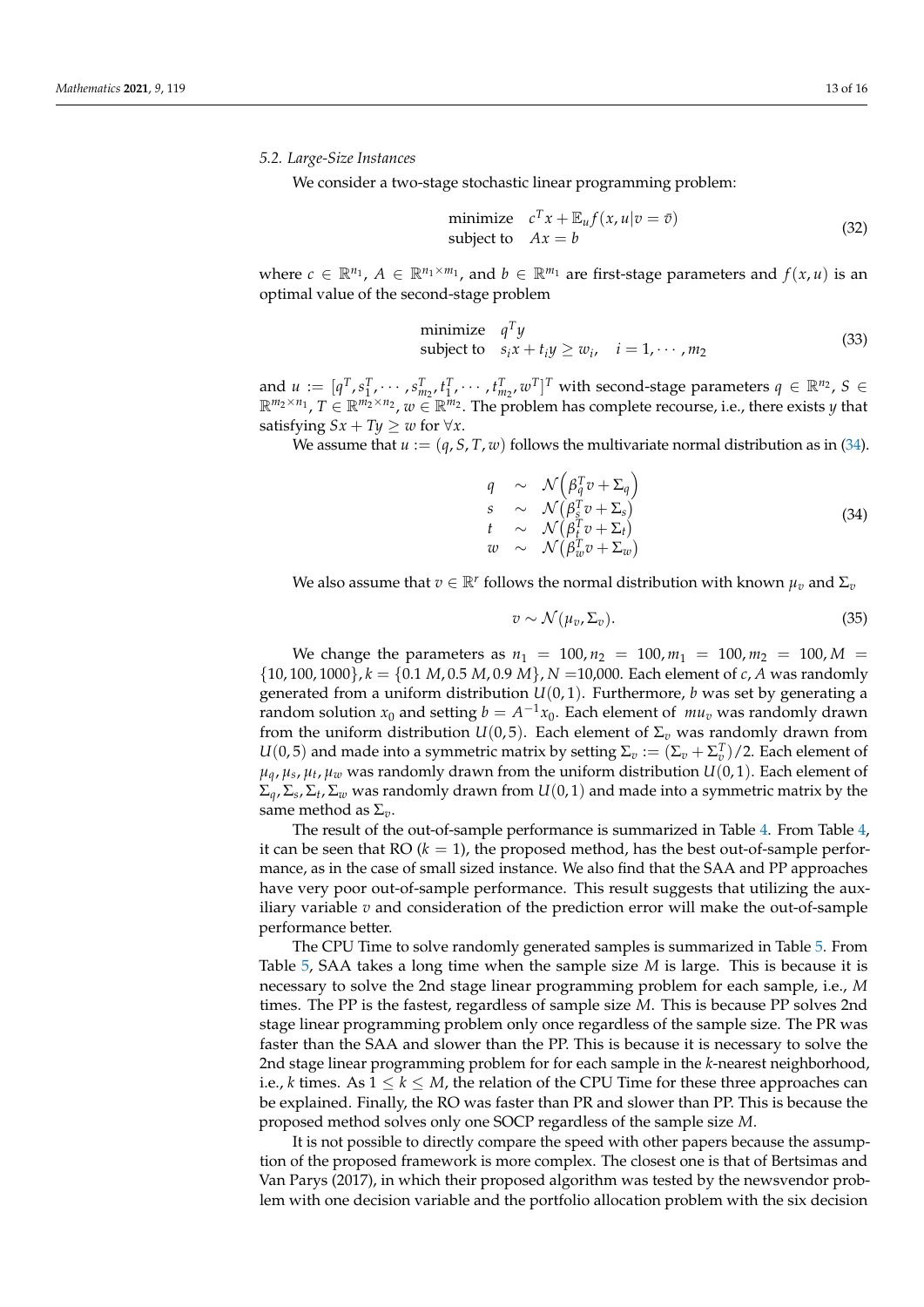variables. In this study, the proposed method was tested to the two-stage problem with over 100 decision variables in each stage. These results indicate the proposed method has a better scalability compared to the existing alternative approaches.

Unfortunately, the result was not obtained within an hour for even larger data, e.g.,  $M > = 10^4$  or  $n_1 = n_2 > = 10^3$ . This is mainly because of the performance of the commercial solver. The robust counterpart derived in the proposed method is a SOCP and in theory can be solved efficiently. However, it is still nonlinear programming model and is difficult. Therefore, we need to consider developing the algorithm to exploit the special structure of the model for the future research.

| M    | <b>SAA</b> | РP    | PR    | <b>RO</b><br>$(k = 0.1 M)$ | <b>RO</b><br>$(k = 0.5 M)$ | RO<br>$(k = 0.9 M)$ |
|------|------------|-------|-------|----------------------------|----------------------------|---------------------|
| 10   | 11.09      | 0.53  | 0.53  | 0.35                       | 4.56                       | 1.19                |
| 100  | 12.30      | 13.36 | 0.39  | 0.22                       | 0.72                       | 1.70                |
| 1000 | 21.99      | 19.93 | 1 1 2 | 0.03                       | 0.13                       | 1.62                |

<span id="page-13-1"></span>**Table 4.** Average out-of-sample performance for randomly generated samples.

<span id="page-13-2"></span>**Table 5.** Average CPU Time to solve randomly generated samples.

| М    | <b>SAA</b> | РP    | PR    | <b>RO</b><br>$(k = 0.1 M)$ | RO<br>$(k = 0.5 M)$ | <b>RO</b><br>$(k = 0.9 M)$ |
|------|------------|-------|-------|----------------------------|---------------------|----------------------------|
| 10   | 0.014      | 0.001 | 0.007 | 0.027                      | 0.059               | 0.169                      |
| 100  | 0.257      | 0.002 | 0.593 | 0.037                      | 0.027               | 0.071                      |
| 1000 | 13.917     | 0.002 | 0.184 | 0.018                      | 0.089               | 0.020                      |

#### <span id="page-13-0"></span>**6. Conclusions**

Business analytics has been more important than ever. In this field, the integration of predictive analytics and prescriptive analytics has enormous potential. However, existing studies applied them separately and thus ended up in the suboptimal solution.

In this study, we propose an alternative approach that integrates machine learning and robust optimization. The proposed method applied a non-parametric *k*-nearest neighbor prediction model given the observation of the auxiliary covariates. The enclosing minimum volume ellipsoid that contains *k*-nearest neighboring samples is applied to form the uncertainty set of uncertain parameters. The robust optimization is applied to minimize the worst-case objective function over the obtained uncertainty set.

The proposed algorithm utilizes a nonparametric prediction model and thus does not need to assume probability distribution. The proposed algorithm forms around *k*-nearest neighboring samples and thus has robustness against the prediction error. The proposed algorithm utilizes robust optimization over ellipsoidal uncertainty, for which the efficient algorithm has been extensively studied.

In the numerical experiment, we applied the proposed method to the two-stage linear predictive prescription problem. The proposed method outperforms the alternative approaches, in terms of the out-of-sample performance and the computation time.

For future research, we consider the connection with probability. This can be achieved by application of other nonparametric methods, such as kernel regression. These models have a connection to probability without assuming the probability distribution. We can draw a confidence region of the uncertain parameter, given the observation of the auxiliary variable. The minimum volume ellipsoid enclosing the training samples within the confidence region. By doing so, we can control the degree of conservatism. Another important issue is the development of a custom solver that can exploit the special structure of the problem. As the robust counterpart is the nonlinear SOCP, which can be difficult to solve when the problem size is large, this problem can be solved by modern convex optimization techniques for the large sized problem.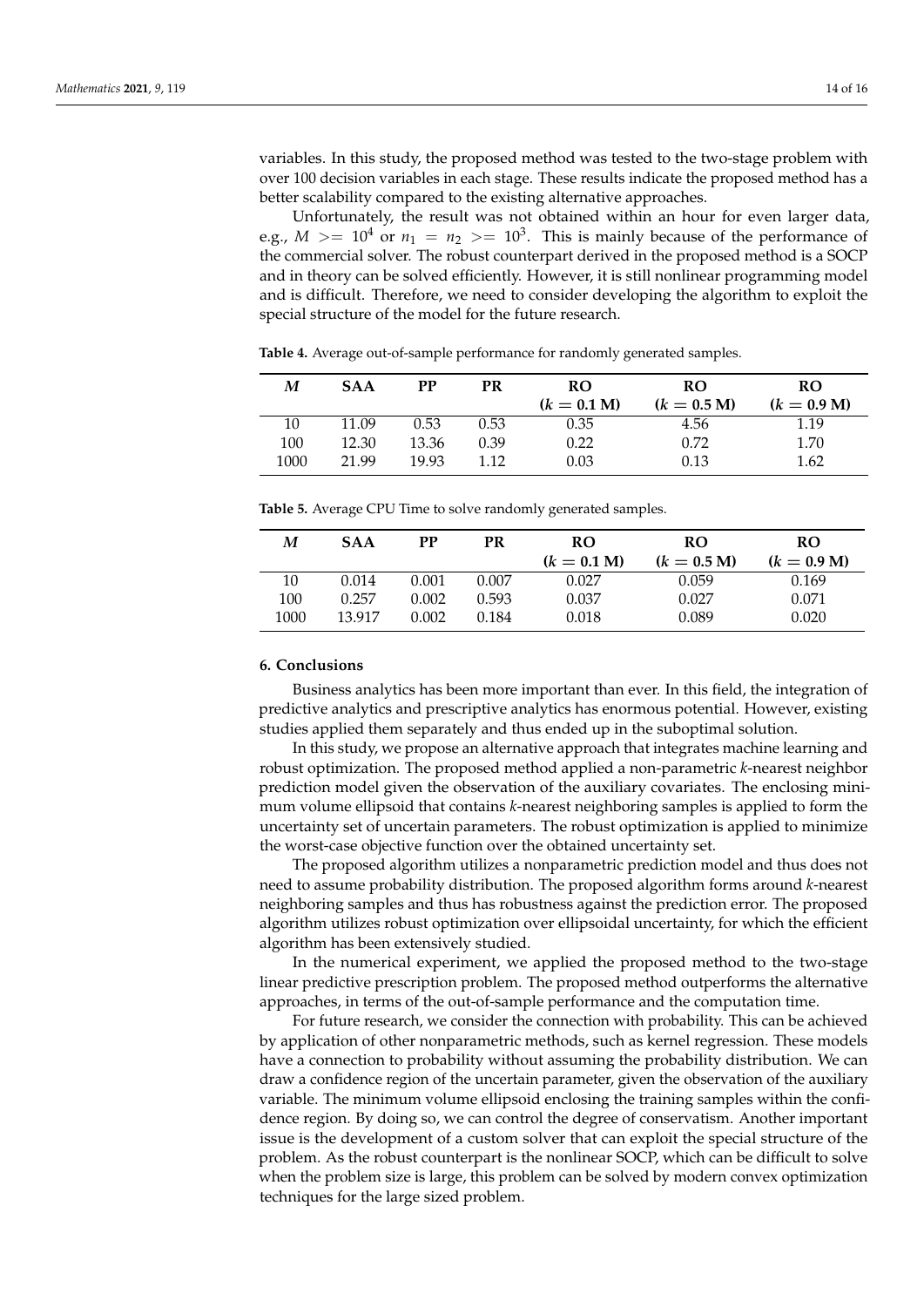**Funding:** This work was supported by JSPS KAKENHI Grant Number 19K15243. This work was partly executed under the cooperation of organization between Waseda University and KIOXIA Corpo- ration (former Toshiba Memory Corporation).

**Institutional Review Board Statement:** Not applicable.

**Informed Consent Statement:** Not applicable.

**Data Availability Statement:** Data is contained within the article.

**Conflicts of Interest:** The authors declare no conflicts of interest. The funders had no role in the design of the study; in the collection, analyses, or interpretation of data; in the writing of the manuscript; or in the decision to publish the results.

# **References**

- <span id="page-14-0"></span>1. Davenport, T.H. Competing on analytics. *Harv. Bus. Rev.* **2006**, *84*, 98. [\[PubMed\]](http://www.ncbi.nlm.nih.gov/pubmed/16447373)
- <span id="page-14-1"></span>2. Keenan, P.T.; Owen, J.H.; Schumacher, K. Introduction to Analytics. In *INFORMS Analytics Body of Knowledge*; John Wiley & Sons, Inc.: Hoboken, NJ, USA, 2018; pp. 1–30.
- <span id="page-14-2"></span>3. Lustig, I.; Dietrich, B.; Johnson, C.; Dziekan, C. The analytics journey. *Anal. Mag.* **2010**, *3*, 11–13.
- <span id="page-14-3"></span>4. Evans, J.R.; Lindner, C.H. Business analytics: The next frontier for decision sciences. *Decis. Line* **2012**, *43*, 4–6.
- <span id="page-14-4"></span>5. Ben-Tal, A.; El Ghaoui, L.; Nemirovski, A. *Robust Optimization*; Princeton University Press: Princeton, NJ, USA, 2009; Volume 28.
- <span id="page-14-5"></span>6. Smith, J.E.; Winkler, R.L. The optimizer's curse: Skepticism and postdecision surprise in decision analysis. *Manag. Sci.* **2006**, *52*, 311–322. [\[CrossRef\]](http://doi.org/10.1287/mnsc.1050.0451)
- <span id="page-14-6"></span>7. Bertsimas, D.; Kallus, N. From predictive to prescriptive analytics. *Manag. Sci.* **2020**, *66*, 1025–1044. [\[CrossRef\]](http://dx.doi.org/10.1287/mnsc.2018.3253)
- <span id="page-14-7"></span>8. Bertsimas, D.; Gupta, V.; Kallus, N. Data-driven robust optimization. *Math. Program.* **2018**, *167*, 235–292. [\[CrossRef\]](http://dx.doi.org/10.1007/s10107-017-1125-8)
- <span id="page-14-8"></span>9. Charnes, A.; Cooper, W.W. Chance-constrained programming. *Manag. Sci.* **1959**, *6*, 73–79. [\[CrossRef\]](http://dx.doi.org/10.1287/mnsc.6.1.73)
- <span id="page-14-9"></span>10. Soyster, A.L. Convex programming with set-inclusive constraints and applications to inexact linear programming. *Oper. Res.* **1973**, *21*, 1154–1157. [\[CrossRef\]](http://dx.doi.org/10.1287/opre.21.5.1154)
- <span id="page-14-10"></span>11. Ben-Tal, A.; Nemirovski, A. Robust convex optimization. *Math. Oper. Res.* **1998**, *23*, 769–805. [\[CrossRef\]](http://dx.doi.org/10.1287/moor.23.4.769)
- 12. Ben-Tal, A.; Nemirovski, A. Robust solutions of uncertain linear programs. *Oper. Res. Lett.* **1999**, *25*, 1–13. [\[CrossRef\]](http://dx.doi.org/10.1016/S0167-6377(99)00016-4)
- <span id="page-14-11"></span>13. Ben-Tal, A.; Nemirovski, A. Robust solutions of linear programming problems contaminated with uncertain data. *Math. Program.* **2000**, *88*, 411–424. [\[CrossRef\]](http://dx.doi.org/10.1007/PL00011380)
- <span id="page-14-12"></span>14. El Ghaoui, L.; Lebret, H. Robust solutions to least-squares problems with uncertain data. *SIAM J. Matrix Anal. Appl.* **1997**, *18*, 1035–1064. [\[CrossRef\]](http://dx.doi.org/10.1137/S0895479896298130)
- <span id="page-14-13"></span>15. El Ghaoui, L.; Oustry, F.; Lebret, H. Robust solutions to uncertain semidefinite programs. *SIAM J. Optim.* **1998**, *9*, 33–52. [\[CrossRef\]](http://dx.doi.org/10.1137/S1052623496305717)
- <span id="page-14-14"></span>16. Bertsimas, D.; Sim, M. The price of robustness. *Oper. Res.* **2004**, *52*, 35–53. [\[CrossRef\]](http://dx.doi.org/10.1287/opre.1030.0065)
- <span id="page-14-15"></span>17. Ben-Tal, A.; Nemirovski, A. Selected topics in robust convex optimization. *Math. Program.* **2008**, *112*, 125–158. [\[CrossRef\]](http://dx.doi.org/10.1007/s10107-006-0092-2)
- <span id="page-14-16"></span>18. Gorissen, B.L.; Yanıkoglu, ˙I.; den Hertog, D. A practical guide to robust optimization. *Omega* **2015**, *53*, 124–137. [\[CrossRef\]](http://dx.doi.org/10.1016/j.omega.2014.12.006)
- <span id="page-14-17"></span>19. Gabrel, V.; Murat, C.; Thiele, A. Recent advances in robust optimization: An overview. *Eur. J. Oper. Res.* **2014**, *235*, 471–483. [\[CrossRef\]](http://dx.doi.org/10.1016/j.ejor.2013.09.036)
- <span id="page-14-18"></span>20. Sozuer, S.; Thiele, A.C. The state of robust optimization. In *Robustness Analysis in Decision Aiding, Optimization, and Analytics*; Springer: Cham, Switzerland, 2016; pp. 89–112.
- <span id="page-14-19"></span>21. Delage, E.; Iancu, D.A. Robust multistage decision making. In *The Operations Research Revolution*; INFORMS: Catonsville, MD, USA, 2015; pp. 20–46.
- <span id="page-14-20"></span>22. Delage, E.; Ye, Y. Distributionally robust optimization under moment uncertainty with application to data-driven problems. *Oper. Res.* **2010**, *58*, 595–612. [\[CrossRef\]](http://dx.doi.org/10.1287/opre.1090.0741)
- <span id="page-14-21"></span>23. Ben-Tal, A.; Bhadra, S.; Bhattacharyya, C.; Nath, J.S. Chance constrained uncertain classification via robust optimization. *Math. Program.* **2011**, *127*, 145–173. [\[CrossRef\]](http://dx.doi.org/10.1007/s10107-010-0415-1)
- <span id="page-14-22"></span>24. Dupacova, J.; Kopa, M. Robustness in stochastic programs with risk constraints. *Ann. Oper. Res.* **2012**, *200*, 55–74. [\[CrossRef\]](http://dx.doi.org/10.1007/s10479-010-0824-9)
- <span id="page-14-23"></span>25. Xu, H.; Caramanis, C.; Mannor, S. A distributional interpretation of robust optimization. *Math. Oper. Res.* **2012**, *37*, 95–110. [\[CrossRef\]](http://dx.doi.org/10.1287/moor.1110.0531)
- <span id="page-14-24"></span>26. Zymler, S.; Kuhn, D.; Rustem, B. Distributionally robust joint chance constraints with second-order moment information. *Math. Program.* **2013**, *137*, 167–198. [\[CrossRef\]](http://dx.doi.org/10.1007/s10107-011-0494-7)
- <span id="page-14-25"></span>27. Wiesemann, W.; Kuhn, D.; Sim, M. Distributionally robust convex optimization. *Oper. Res.* **2014**, *62*, 1358–1376. [\[CrossRef\]](http://dx.doi.org/10.1287/opre.2014.1314)
- <span id="page-14-26"></span>28. Ben-Tal, A.; Den Hertog, D.; De Waegenaere, A.; Melenberg, B.; Rennen, G. Robust solutions of optimization problems affected by uncertain probabilities. *Manag. Sci.* **2013**, *59*, 341–357. [\[CrossRef\]](http://dx.doi.org/10.1287/mnsc.1120.1641)
- <span id="page-14-27"></span>29. Esfahani, P.M.; Kuhn, D. Data-driven distributionally robust optimization using the Wasserstein metric: Performance guarantees and tractable reformulations. *Math. Program.* **2018**, *171*, 115–166. [\[CrossRef\]](http://dx.doi.org/10.1007/s10107-017-1172-1)
- <span id="page-14-28"></span>30. Melin, P.; Castillo, O. A review on type-2 fuzzy logic applications in clustering, classification and pattern recognition. *Appl. Soft Comput.* **2014**, *21*, 568–577. [\[CrossRef\]](http://dx.doi.org/10.1016/j.asoc.2014.04.017)
- <span id="page-14-29"></span>31. Pozna, C.; Precup, R.E. Applications of signatures to expert systems modelling. *Acta Polytech. Hung.* **2014**, *11*, 21–39.